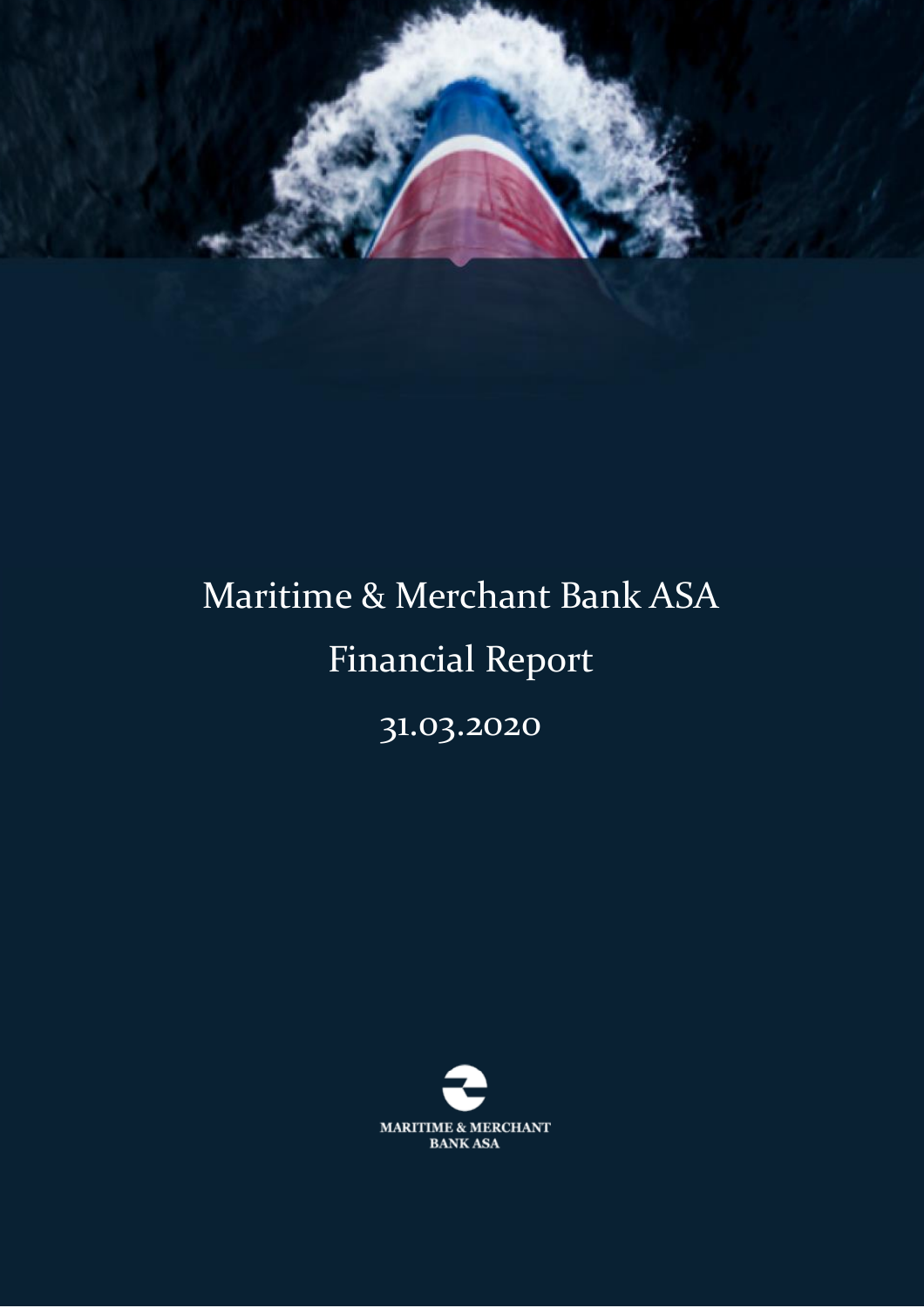

# **Table of Contents**

|                                                                                  | 10 |
|----------------------------------------------------------------------------------|----|
|                                                                                  |    |
|                                                                                  |    |
|                                                                                  |    |
|                                                                                  |    |
|                                                                                  |    |
|                                                                                  |    |
|                                                                                  |    |
|                                                                                  | 15 |
|                                                                                  |    |
|                                                                                  |    |
|                                                                                  |    |
|                                                                                  |    |
|                                                                                  |    |
|                                                                                  |    |
|                                                                                  |    |
|                                                                                  |    |
|                                                                                  |    |
|                                                                                  |    |
|                                                                                  |    |
|                                                                                  |    |
|                                                                                  |    |
|                                                                                  | 23 |
| APPENDIX 1, ALTERNATIVE PERFORMANCE MEASURES ___________________________________ | 24 |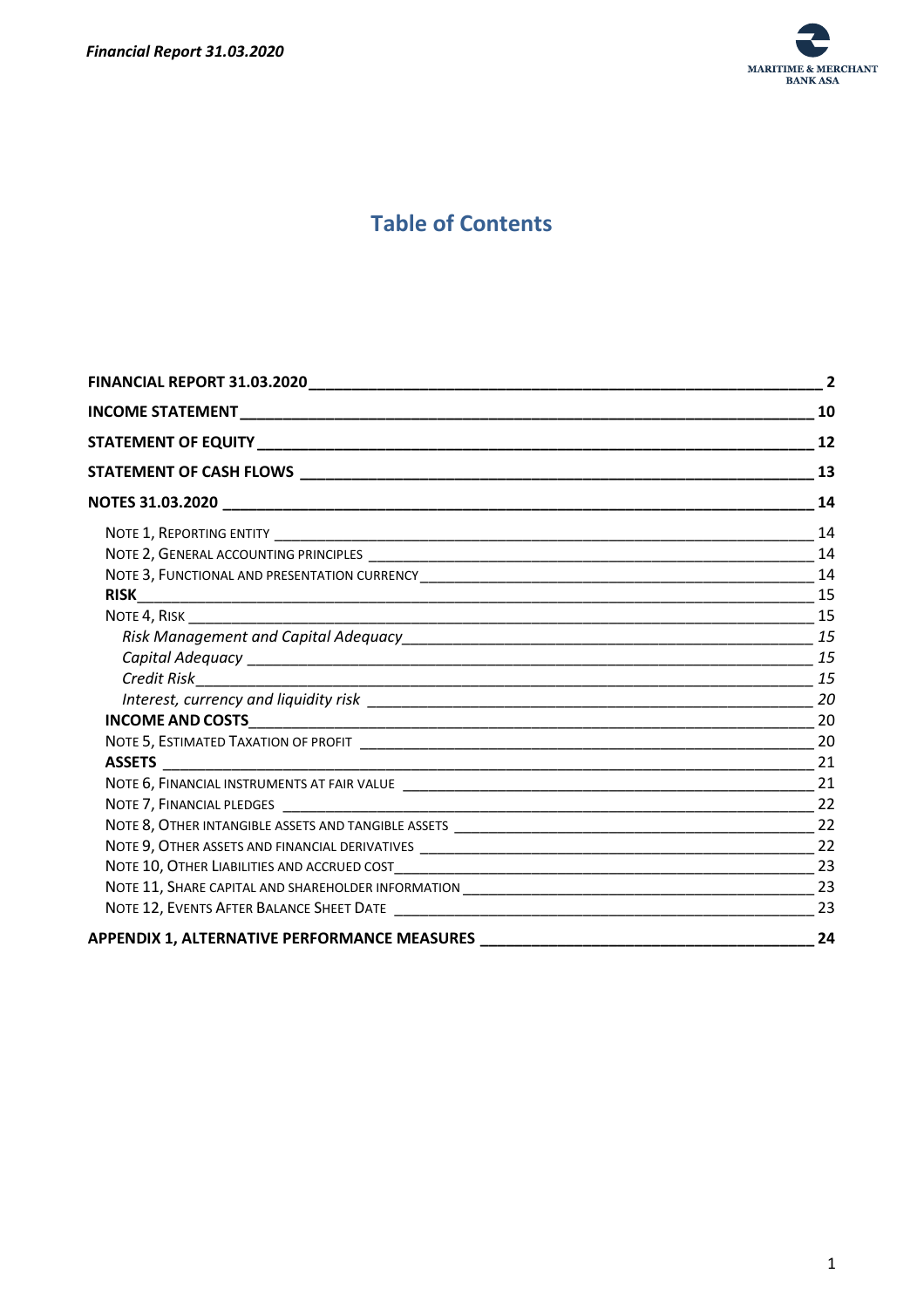

# **Financial Report 31.03.2020**

<span id="page-2-0"></span>The outbreak of the Covid-19 virus dominated the global economic situation in ways not seen for 80 years. In order to fight spreading of the virus comprehensive restrictions have been enforced resulting in a lock down mode for most of the world with severe consequences for the world economy. The expectations for GDP growth in 2020 have been severely reduced as a consequence of the prevailing situation and IMF's forecast of -3% for the year. This is a dramatic figure which contains most damaging consequences for a series of important industries, leading to unemployment rates not seen since the 1930s. The global and regional health authorities and politicians are facing many difficult challenges; among them the balance between the considerations for security and health on one side and the pressing demand to restart the economy on the other enabling employees to get back to work.

For global seaborne transportation the pandemic has serious consequences. Closed ports and terminals due to anti-virus restrictions are cutting off the normal cargo streams leaving in particular the major segments dry bulk and container in a stressed condition with a sharp drop in freight rates and idle tonnage. The two main components that could have a positive impact on the current critical situation is 1) a reestablished cargo flow in conjunction with the gradual opening of the global industry and more particular; 2) the potential for Chinese stimulus package(s) that specifically would assist the dry bulk sector. For specialized segments like cruise and car transport the Covid-19 has represented nothing less than catastrophic financial consequences.

The tanker segment has indeed been the bright spot during  $1<sup>st</sup>$  quarter with record high earnings for almost all sizes and categories. An oil price in a downwards tailspin resulted in storage driven boom for the transporters. As always when facing a tank-bonanza it is impossible to estimate for how long it will last. But the current earnings are on such levels that it enables many tanker owners to secure and consolidate their respective positions financially. The period market has as well opened up for attractive employment with well-established counter parts. However, it is expected that the market will be easing back when inventories are finally filled up.

Generally speaking, the outlook for the  $2^{nd}$  and  $3^{rd}$  quarter for the respective shipping markets are surrounded by a number of question marks and uncertainties. The time required for repairing the colossal unbalance in the global trade and the restoring the cargo streams in conjunction with the re-opening of the respective continents will be the decisive factor. On the other hand, the expected industrial recovery should represent a boost to seaborne transportation and lead to a gradual freight rate recovery during second half of this year. In addition, the general situation on the supply side looks more promising than for many years with a declining total orderbook and very low ordering activity.

Our clients within the dry bulk and container segments have been faced with challenging market conditions during the first quarter of this year. We aim to be a constructive solution oriented bank within the frames we are operating. We have not experienced any defaults during this quarter and all loans are performing.

As a result of the Covid-19 outbreak, the Bank established a home office solution as from 11<sup>th</sup> of March, being a part of the Bank's Contingency Plan.

Operations have been stable without any significant down-time or problems.

The main focus during the forthcoming period is to take care of the Bank's employees and the Bank's customers in a challenging time.

All credit commitments are closely monitored and followed with a focus on liquidity.

The Bank is open and new credits will be granted, however with amended lending criteria in view of the prevailing circumstances.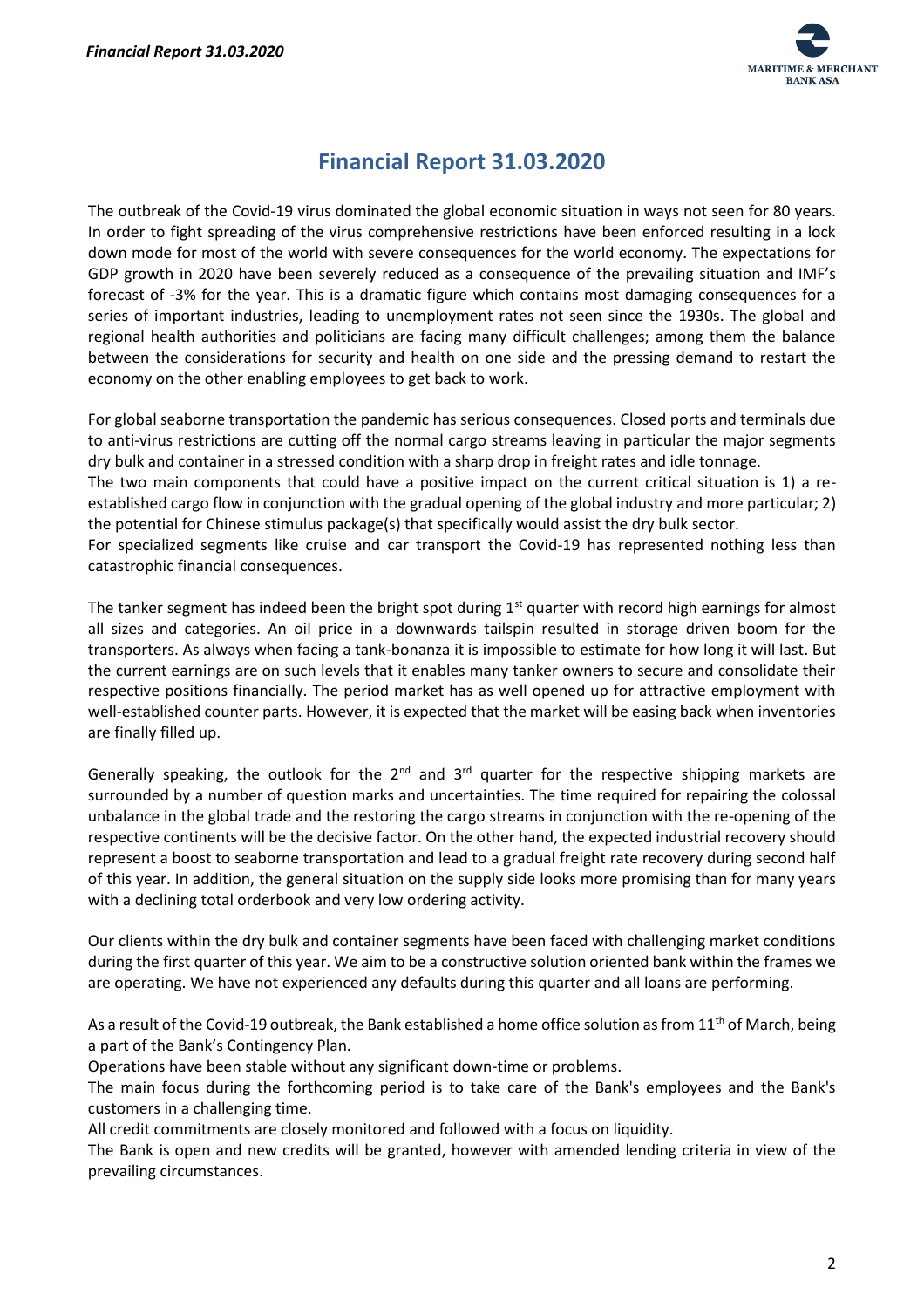

#### *Profit for the period (01.01-31.03)*

The profit for the period before tax is USD 1 228 278 (USD 2 451 543) and profit after tax\* is USD 921 209 (USD 2 179 758).

*(\*) see Deferred Taxes and payable tax below*

|                            | Q1 2020       | Q1 2019    | 2019        |
|----------------------------|---------------|------------|-------------|
| Interest Income            | 7 243 628     | 6636089    | 28 886 306  |
| Interest Expense           | -2 367 188    | $-2694254$ | -10 716 432 |
| <b>Net Interest Income</b> | 4876440       | 3941836    | 18 169 875  |
| Other Income*              | $-1218602$    | 483 052    | 460 441     |
| <b>Total Income</b>        | 3657838       | 4424888    | 18 630 316  |
| <b>Operating Expense</b>   | -1811210      | $-1888612$ | -7 449 329  |
| <b>Operating Result</b>    | 1846628       | 2 536 276  | 11 180 987  |
| Loss Allowance**           | -618 350      | -84 733    | -120 932    |
| <b>Profit Before Tax</b>   | 1 2 2 2 2 7 9 | 2 451 543  | 11 060 054  |
| Tax                        | -307 070      | -271 785   | $-2983371$  |
| <b>Profit After Tax</b>    | 921 209       | 2 179 757  | 8076684     |

(\*) Other Income affected by:

- valuation of bond portfolio: USD -192 935 - change in net present value of currency hedging: USD -1 137 222

(\*\*) Loss allowance is increased due to uncertainty regarding future marked conditions. All loans are currently performing.

The following charts display the quarterly result before tax and ROE before tax respectively.



#### **Profit Before Tax (USDm)**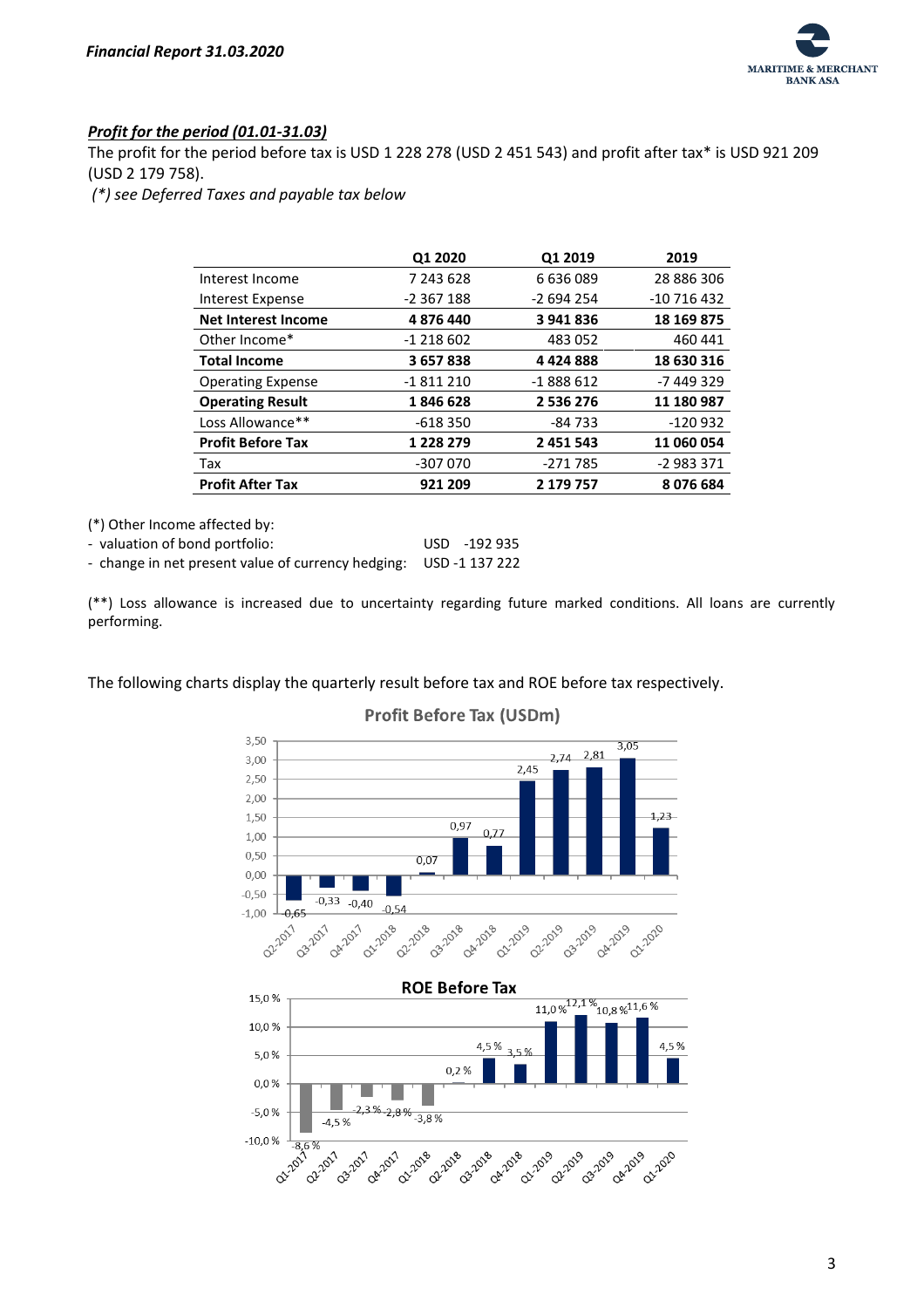

#### *Deferred Taxes and payable tax*

The Bank operates with USD as functional currency.

In the tax accounting, both P&L and the major part of assets and liabilities are being converted from USD to NOK, including any effect currency fluctuations would have on the equity of the Bank.

The extreme weakening (abt. 20%) of the NOK against the USD during first quarter caused by the Ovid-19 virus and the sharp drop in the oil prices thus would have given the Bank a unintended tax expense, due to a large unrealized currency gain added to the Bank's equity, largely exceeding the common corporate tax rate in Norway.

The Bank has started a process for a rule adjustment for the basis of tax calculation that prevents unintended effects for the future. The Ministry of Finance will be contacted in this context. Common 25% corporate tax rate is used in the present accounts.

Note 5, Tax Calculation, shows both present and previous tax calculation methods.

#### *Net interest income and related income (01.01-30.03)*

Net interest income and related income totalled USD 4 876 440 (USD 3 941 836).



**Net Interest Income and Customer Lending** 

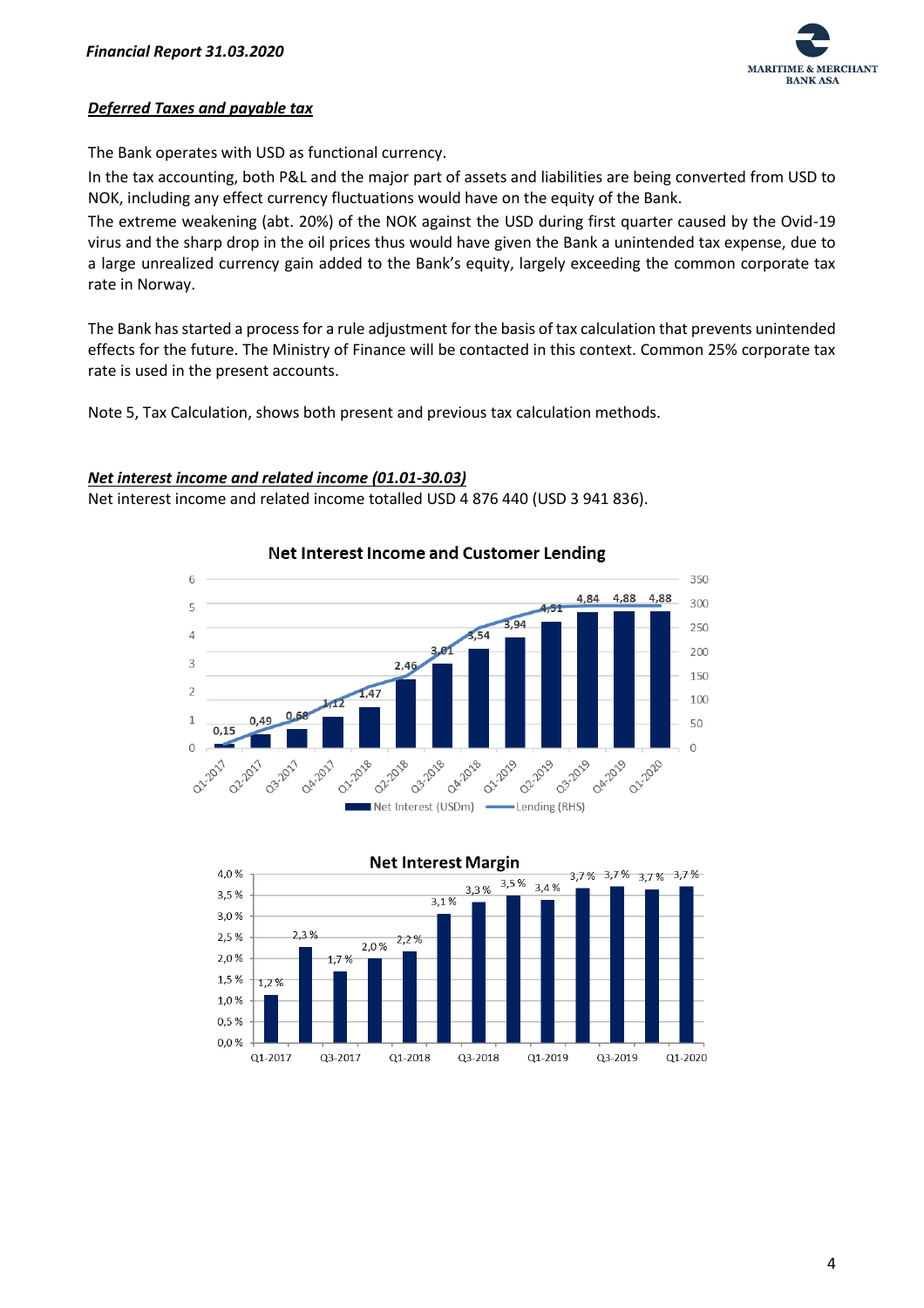



#### **Operating Result**

#### *Total operating expenses before impairments and losses (01.01-31.03)*

Operating expenses before impairments and losses totalled USD 1 811 210 (USD 1 888 612). Salaries and personnel expenses, including social costs, amounted to USD 1 169 062 (USD 1 143 503) and account for the largest proportion of the overall operating expenses.

Total depreciation and impairment of fixed and intangible assets amounted to USD 282 876 (USD 308 238).

|                                           | Q1 2020    | Q1 2019    | 2019       |
|-------------------------------------------|------------|------------|------------|
| Salaries and Personnel Cost               | -1 169 062 | -1 143 503 | -4 501 034 |
| Other Operating Expenses and Depreciation | -642 148   | -745 109   | -2 948 296 |
| <b>Total Operating Expenses</b>           | -1 811 210 | -1 888 612 | -7 449 329 |



#### *Loan and Loan Loss provisions*

Maritime & Merchant Bank ASA has lent USD 296 166 710 (USD 272 157 115) to customers. There have not been any defaults, and all loans are performing.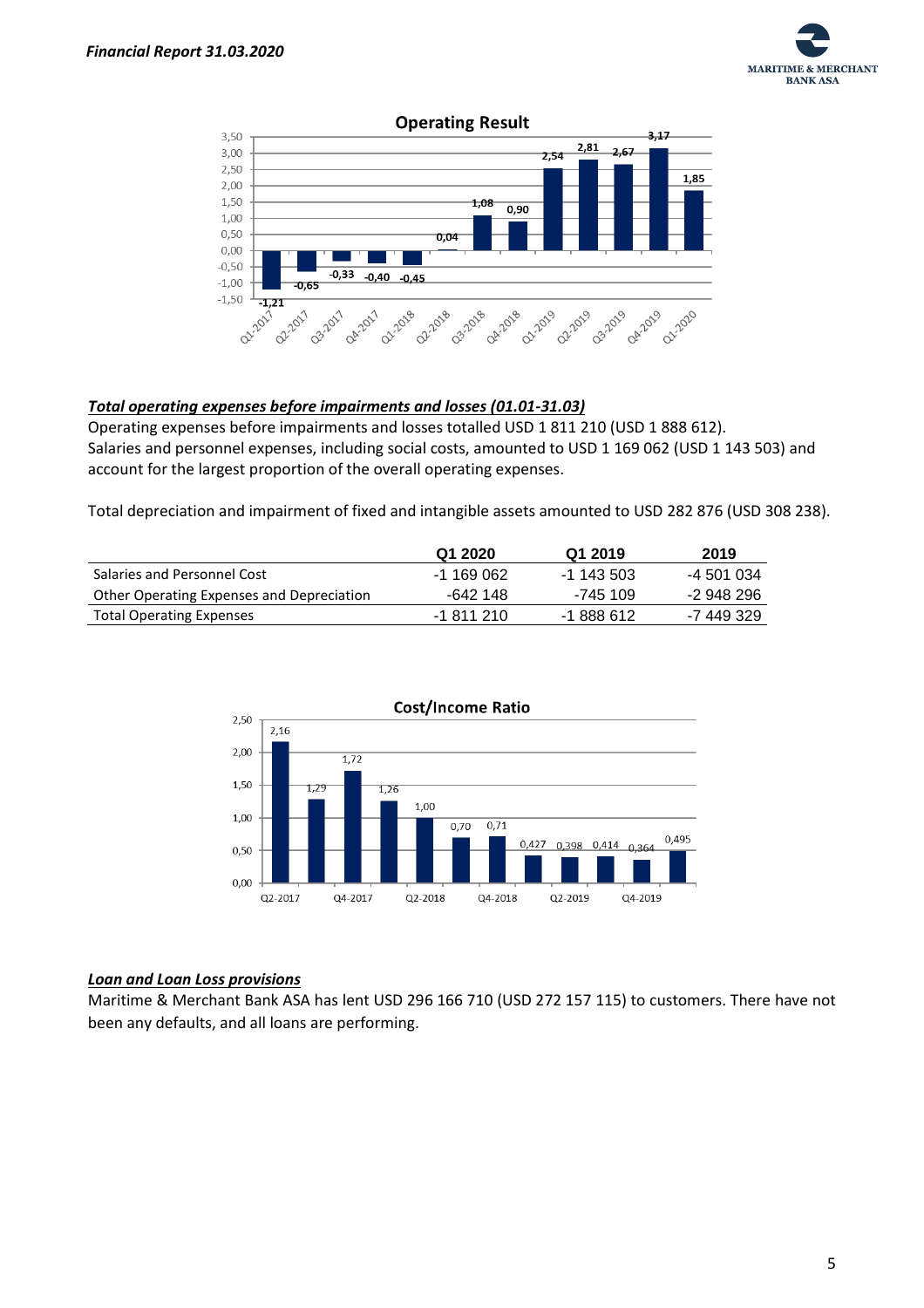



The Bank has made USD 1 441 341 (USD 786 792) in loss allowance (IFRS 9). Change in loss allowance through the year amounts to USD 618 350 (USD 84 733).

Loss allowance is increased due to uncertainty regarding future marked conditions. All loans are currently performing.

| Loss allowance        | 31.03.2020 | 31.03.2019 | 31.12.2019 | 31.12.2018 |
|-----------------------|------------|------------|------------|------------|
| Step 1                | 945 435    | 645 195    | 822 991    | 665 727    |
| Step 2                | 495 906    | 141 597    |            | 36 322     |
| Step 3                |            |            |            |            |
| Sum                   | 1441341    | 786 792    | 822 991    | 702 059    |
| Allowance/Loans Ratio | 0.49%      | 0.24%      | 0.28%      | 0.28%      |
| <b>Impairments</b>    | 0          | 0          | 0          | 0          |
| Non performing Loans  | 0          | 0          | 0          | 0          |



#### **Loss Allowance/Lending**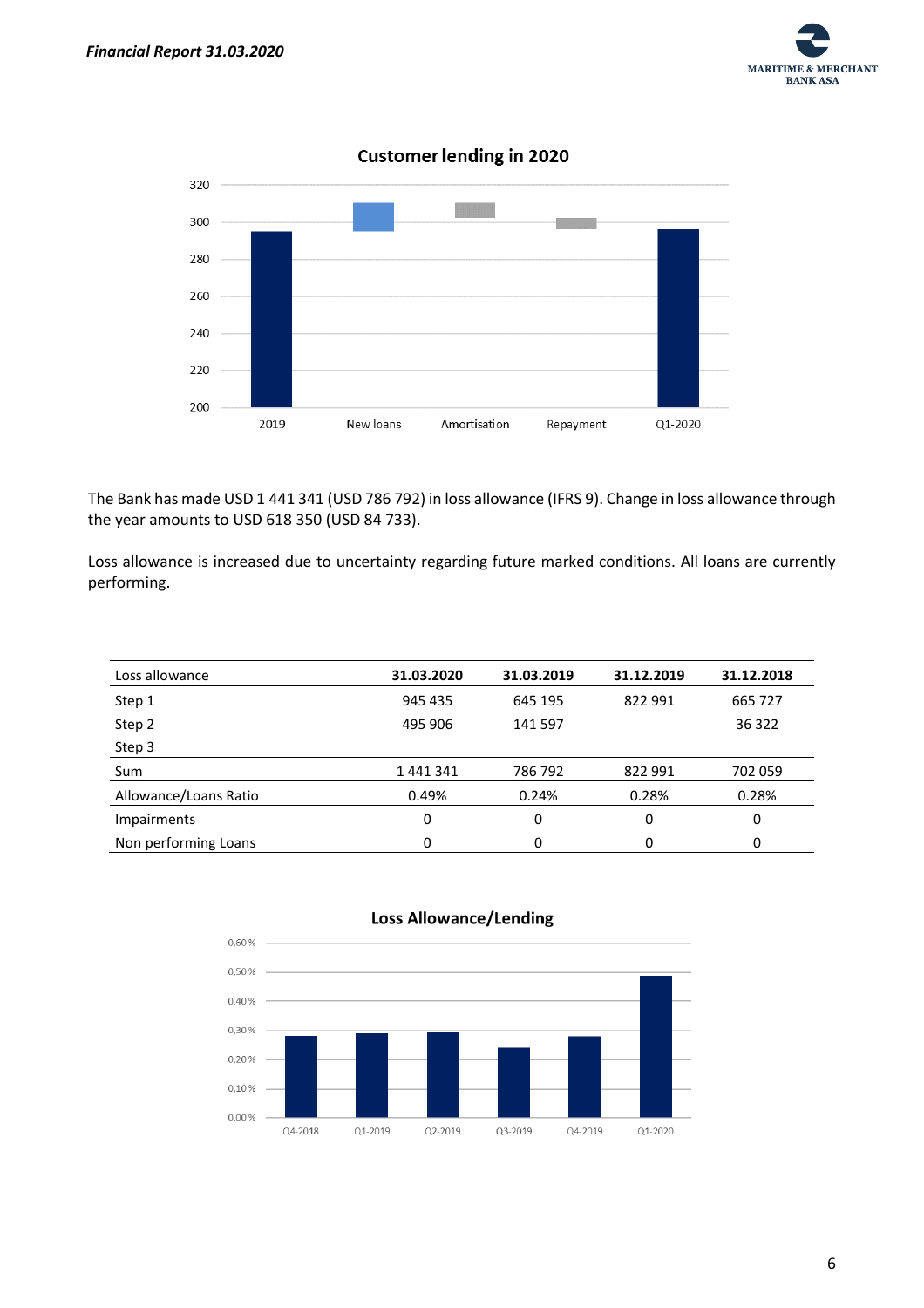

#### *Deposit*

Customer deposits amounted to USD 334 494 547 (USD 394 479 570) by March 31st, 2020.



#### **Customer Deposits vs Customer Lending**

# *Risk factors*

#### *Credit risk*

The average weighted quality of the portfolio is moderate risk, and all credits, when granted, had a Default Probability which qualified them to be classified as low or moderate risk. The credit portfolio has a risk concentration around the mid-point.

All commitments are secured with  $1<sup>st</sup>$  priority mortgage on vessels, and the large majority of those were secured within 50% of appraised values when granted, and in combination with an estimated moderate Default Probability, this provides for a sound credit portfolio with a limited potential for future losses.

In addition to estimating the Default Probability, we also estimate the Loss Given Default on each exposure. Based on the low leverage of financing in combination with financing non-specialized tonnage with strict covenants, the Loss Given Default for the loan portfolio is satisfactory.

The Bank's estimated risk cost, Expected Loss, is calculated as Probability of Default multiplied with Loss Given Default. It is included in all internal return on capital estimations in connection with granting new loans.

The portfolio is distributed in risk classes according to official rating, collateral and internal risk classification. The loan portfolio is diversified and is distributed on bulk carriers (22.3%), tankers (46.1%), container vessels (27.9%), LPG (gas) (2%) and specialized (1.7%).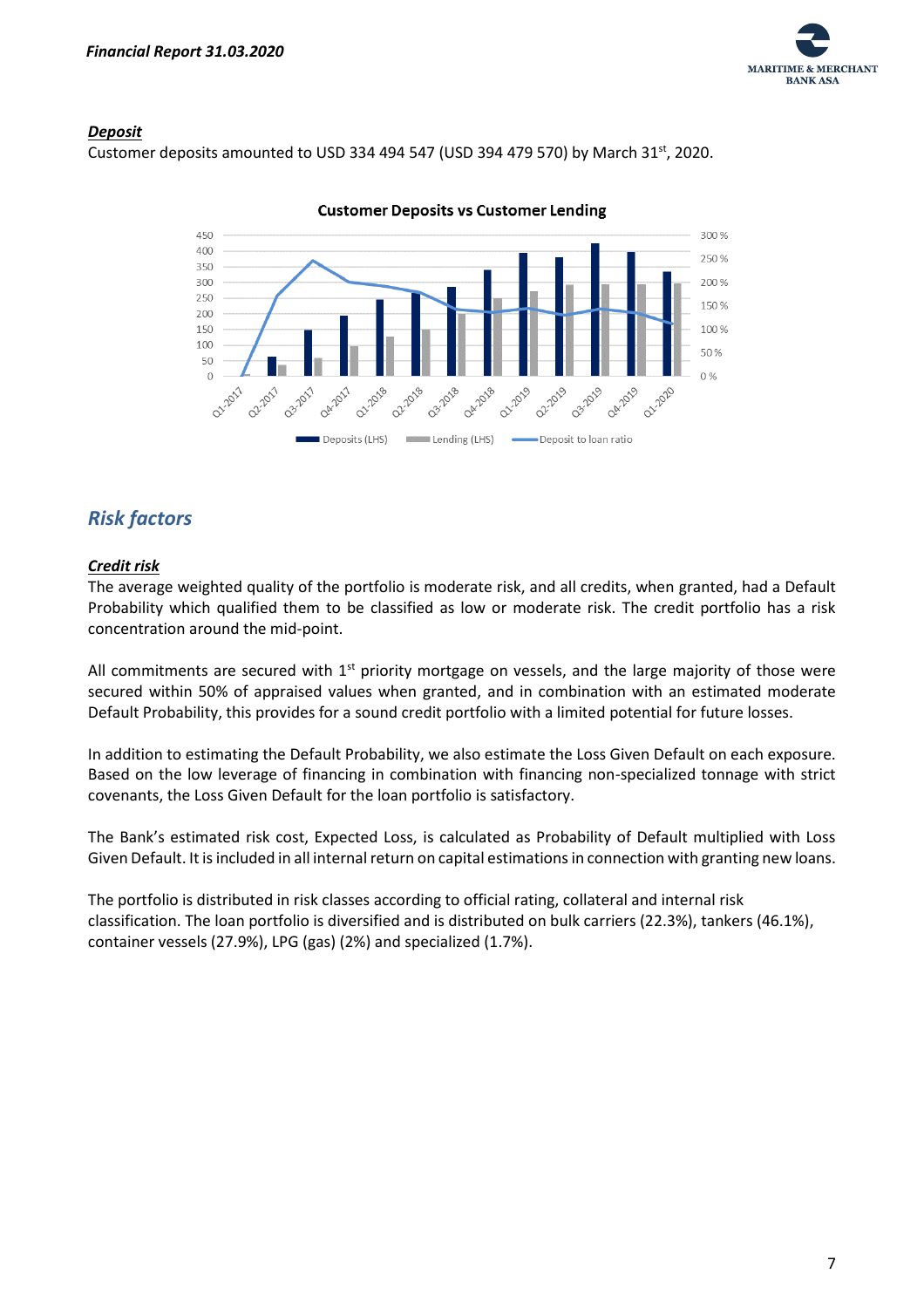



The Bank's internal credit strategy has limits for maximum exposure to the various shipping segments, and Acceptable Risk Criteria form guidelines for the lending strategy. All present loan exposures are within the Bank's credit strategy.

#### *Liquidity risk*

Maritime & Merchant Bank ASA has adopted guidelines for management of the Bank's liquidity position to ensure that the Bank maintains a solid liquidity. The Bank has a low liquidity risk profile. Main funding sources are equity and NOK deposits. The Bank has liquidity portfolio/buffers well above minimum requirement. Liquidity stress tests show satisfactory liquidity.

|                   | 31.03.2020 | 31.03.2019 | 31.12.2019 | 31.12.2018 |
|-------------------|------------|------------|------------|------------|
| LCR               | 355%       | 585%       | 636%       | 444%       |
| Deposit Ratio (1) | 63%        | 76%        | 77%        | 78%        |

 *(1) % of total assets*

#### *Interest rate risk*

Maritime & Merchant Bank ASA has defined guidelines that set limits for the maximum interest rate risk. Any exposure exceeding the interest rate risk limits shall be mitigated by using hedging instruments. Routines have been established for ongoing monitoring and reporting of the interest rate risk to the Board of Directors.

#### *Market risk*

Maritime & Merchant Bank ASA has developed guidelines and limits for counterparty exposure, maturity per counterpart, average duration of portfolio and foreign exchange risk. Exposure to foreign exchange risk (not USD) is hedged.

#### *Operational risk*

Maritime & Merchant Bank ASA has established operational risk policy and guidelines. Contingency plans have been established, and insurance (professional responsibility, crime and Board of Directors responsibility) is purchased in order to reduce risk.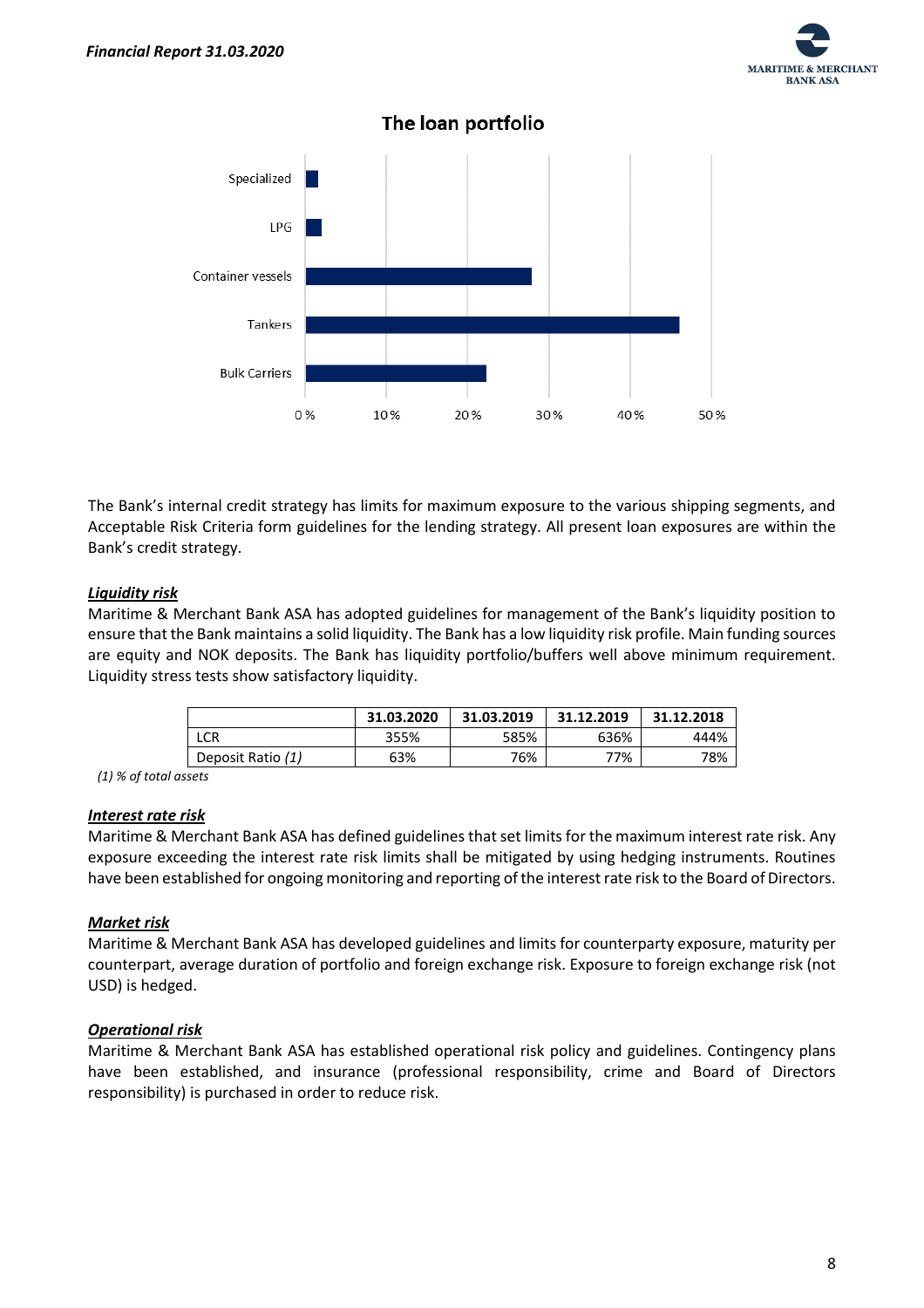

#### *Ratios*

| <b>Ratios</b>               | Q1 2020 | Q1 2019 | 2019   |
|-----------------------------|---------|---------|--------|
| Cost/Income Ratio           | 49.52%  | 42.7%   | 39.98% |
| Return on Equity before tax | 4.54%   | 11.1%   | 11.77% |
| Net Income Margin           | 2.79%   | 3.82%   | 3.91%  |
| Net Interest Margin         | 3.71%   | 3.4%    | 3.81%  |
| Deposit to loan Ratio       | 113%    | 145%    | 135%   |
| <b>LCR</b>                  | 355%    | 584%    | 636%   |
| <b>NPL Ratio</b>            | 0%      | 0%      | 0%     |
| Equity Ratio (CET1)         | 33.2%   | 27.3%   | 33.1%  |
| nnondiv 1                   |         |         |        |

*Ratio formulas, se Appendix 1*

#### **Outlook**

The time required for restoring the global industry activities and seaborne trade in general will be crucial for an eventual upswing in freight rates for the dry bulk and container sectors, which hopefully could result in positive development during second half 2020. We will continue to work together with our clients in order to manoeuvre through these trying times. We are convinced that with common efforts we will be able to overcome the challenging times.

> **----------------------------------- Oslo, May 13th, 2020**

Board of Directors, Maritime & Merchant Bank ASA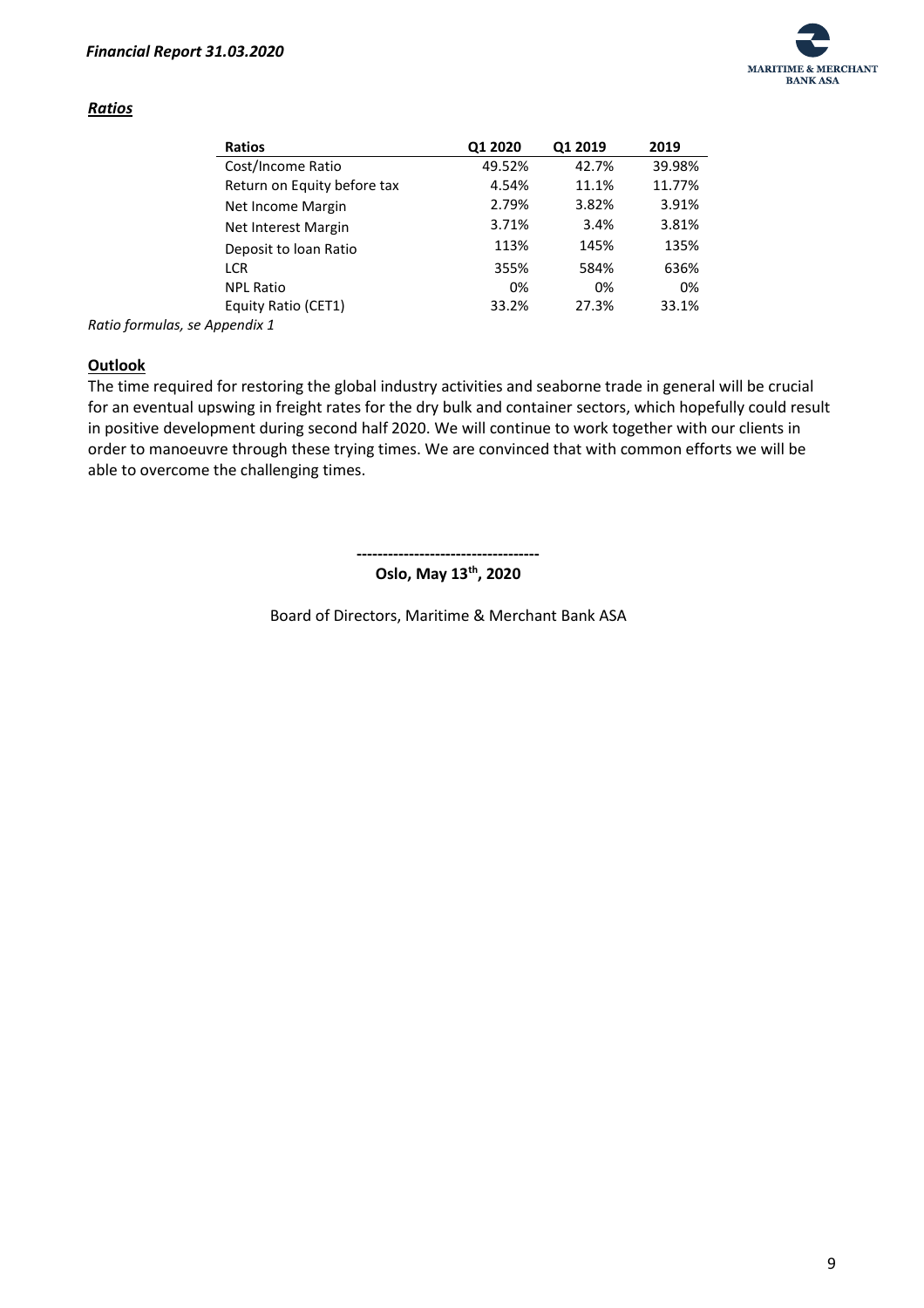

# <span id="page-10-0"></span>**Income Statement**

|                                                                          |      | 2020            | 2019          | 2019            |
|--------------------------------------------------------------------------|------|-----------------|---------------|-----------------|
| <u>- In USD</u>                                                          | Note | $01.01 - 31.03$ | 01.01 - 31.03 | $01.01 - 31.12$ |
| Interest income and related income                                       |      |                 |               |                 |
| Interest and other operating income from loans to customers              |      | 6 2 3 2 1 9 2   | 5856296       | 25 154 631      |
| Interest from certificates and bonds                                     |      | 773 194         | 534 497       | 2 5 5 7 4 7 8   |
| Interest from loans to and receivables from credit institutions          |      | 238 241         | 245 296       | 1 174 197       |
| Total interest income and related income                                 |      | 7 243 628       | 6636089       | 28 886 306      |
| <b>Interest expenses</b>                                                 |      |                 |               |                 |
| Interest and related expenses of loans to and receivables from customers |      | $-2012977$      | -1932406      | -8 377 592      |
| Net interest expenses from financial derivatives                         |      | $-308093$       | -652 235      | $-2210013$      |
| Other fees and commissions                                               |      | -46 118         | -109 612      | $-128826$       |
| Net interest expenses and related expenses                               |      | -2 367 188      | -2 694 254    | -10 716 432     |
| Net interest income and related income                                   |      | 4876440         | 3941836       | 18 169 875      |
|                                                                          |      |                 |               |                 |
| Commissions, other fees and income from banking                          |      | 120 677         | 179 641       | 614 559         |
| Commissions, other fees and expenses from banking                        |      | $-8122$         | $-7532$       | $-66808$        |
| Net value adjustments on foreign exchange and financial derivatives      |      | $-1137222$      | 249 002       | 98 4 25         |
| Net value adjustments on interest-bearing securities                     |      | -193 935        | 61941         | -185 735        |
| <b>Total income</b>                                                      |      | 3657838         | 4424888       | 18 630 316      |
| Salaries, administration and other operating expenses                    |      |                 |               |                 |
| Salaries and personnel expenses                                          |      | $-1169062$      | -1 143 503    | -4 501 034      |
| Administrative and other operating expenses                              |      | -359 272        | -436 871      | -1 747 954      |
| Net salaries, administration and other operating expenses                |      | -1 528 334      | -1 580 374    | -6 248 988      |
| Total depreciation and impairment of fixed and intangible assets         | 8    | -282 876        | -308 238      | -1 200 342      |
| <b>Total operating expenses</b>                                          |      | -1811210        | $-1888612$    | -7 449 329      |
| <b>Operating result</b>                                                  |      | 1846628         | 2 536 276     | 11 180 987      |
| Loan loss provisions (IFRS - 9)                                          | 4    | $-618350$       | -84 733       | $-120932$       |
| Profit $(+)$ / Loss $(-)$ for the period before tax                      |      | 1 2 2 8 2 7 9   | 2 451 543     | 11 060 054      |
| Income tax                                                               | 5    | -307 070        | -271 785      | -2 983 371      |
| Result for the period after tax                                          |      | 921 209         | 2 179 758     | 8076684         |

- *Income tax: See page 4 "Deferred taxes and payable tax" and Note 5 "Estimated taxation of profit"*

- *Income tax will affect "Result after Tax", "Total Equity" and "Other Liabilities" (Tax)*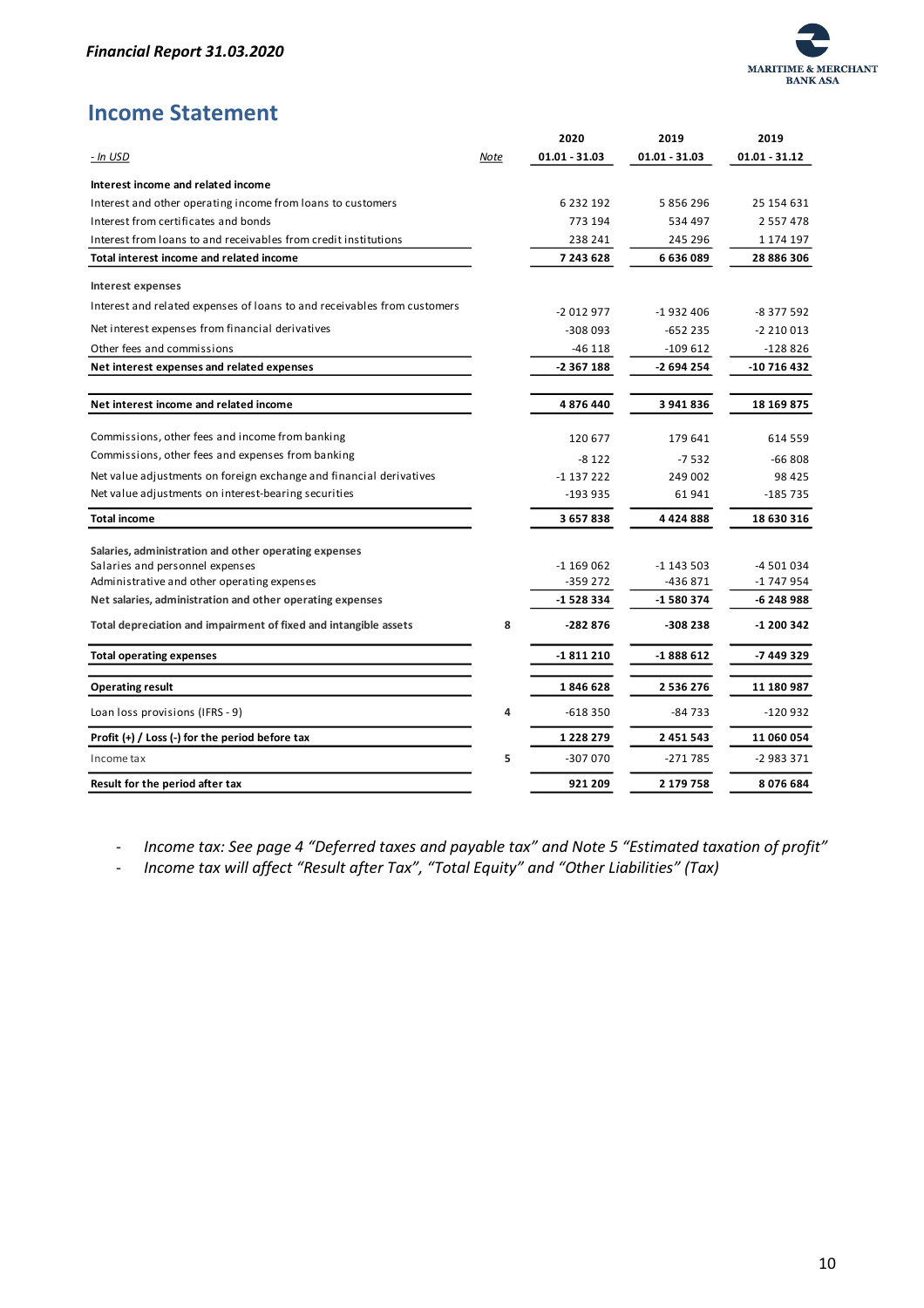

# **Balance Sheet**

| <b>Assets</b>                                        |      | 2020          | 2019        | 2019        |
|------------------------------------------------------|------|---------------|-------------|-------------|
| <u>- In USD</u>                                      | Note | 31.03.2020    | 31.03.2019  | 31.12.2019  |
| Cash and balances at Central Bank                    |      | 6 224 092     | 13 258 589  | 7432474     |
| Lending to and receivables from credit institutions  |      | 120 283 962   | 78 079 533  | 63 052 606  |
| Lending to customers                                 | 4    | 296 166 710   | 272 157 115 | 295 124 509 |
| Loss provisions on loans to customers                | 4    | -1 441 341    | -786 792    | -822 991    |
| Net lending to cutomers                              |      | 294 725 369   | 271 370 323 | 294 301 518 |
| Certificates, bonds and other receivables            |      |               |             |             |
| Commercial papers and bonds valued at market value   | 4,6  | 110 841 141   | 127 049 952 | 151 334 685 |
| Commercial papers and bonds valued at amortised cost |      | 0             | 0           | 0           |
| Certificates, bonds and other receivables            |      | 110 841 141   | 127 049 952 | 151 334 685 |
|                                                      |      |               |             |             |
| Shares                                               |      | 44 268        | 48 425      | 45 270      |
| Intangible assets                                    |      |               |             |             |
| Deferred tax assets                                  |      | 0             | 303 929     | 0           |
| Other intangible assets                              | 8    | 1 526 924     | 2 723 409   | 2 036 782   |
| <b>Total intangible assets</b>                       |      | 1526924       | 3 027 337   | 2036782     |
| <b>Fixed assets</b>                                  |      |               |             |             |
| Fixed assets                                         | 8    | 748 125       | 1 201 783   | 940 232     |
| <b>Total fixed assets</b>                            |      | 748 125       | 1 201 783   | 940 232     |
| Other assets                                         |      |               |             |             |
| Financial derivatives                                |      | 0             | 262 481     | 581080      |
| Other assets                                         | 9    | 23 286        | 141 447     | 21 665      |
| <b>Total other assets</b>                            |      | 23 286        | 403 929     | 602 746     |
| <b>Expenses paid in advance</b>                      |      |               |             |             |
| Prepaid, not accrued expenses                        |      | 377 077       | 319 026     | 299 755     |
| <b>Total prepaid expenses</b>                        |      | 377 077       | 319 026     | 299 755     |
| <b>TOTAL ASSETS</b>                                  |      | 534 794 243   | 494 758 896 | 520 046 068 |
|                                                      |      |               |             |             |
| Liabilities and shareholders equity                  |      |               |             |             |
| - In USD<br>Liabilities                              |      | 31.03.2020    | 31.03.2019  | 31.12.2019  |
| Loans and deposits from credit institutions          |      | 47 618 055    | 0           |             |
| Deposits from and liabilities to customers           |      | 334 494 547   | 394 479 570 | 398 238 850 |
| <b>Total loans and deposits</b>                      |      | 382 112 602   | 394 479 570 | 398 238 850 |
| <b>Other liabilities</b>                             |      |               |             |             |
| Financial derivatives                                | 9    | 39 386 150    | 7 536 492   | 8 579 392   |
| Other liabilities                                    | 5,1  | 3 5 2 7 3 9 5 | 1742024     | 4 355 395   |
| <b>Total other liabilities</b>                       |      | 42 913 545    | 9 278 516   | 12 934 787  |
| Accrued expenses and received unearned income        |      |               |             |             |
| Accrued expenses and received unearned income        | 10   | 649 121       | 715 324     | 714 110     |
| Total accrued expenses and received unearned income  |      | 649 121       | 715 324     | 714 110     |
| <b>Total Liabilities</b>                             |      | 425 675 268   | 404 473 409 | 411 887 746 |
| <b>Shareholders equity</b>                           |      |               |             |             |
| Paid-in capital                                      |      |               |             |             |
| Share capital                                        | 11   | 9708655       | 8 630 639   | 9708655     |
| Share premium account                                |      | 94 148 865    | 83 296 586  | 94 148 865  |
| Total paid-in capital                                |      | 103 857 520   | 91 927 225  | 103 857 520 |
| <b>Other Equity</b>                                  |      |               |             |             |
| Retained earnings, other                             |      | -399 217      | -484 272    | -438 660    |
| Retained earnings                                    |      | 5 660 671     | -1 157 466  | 4 739 462   |
| <b>Total other equity</b>                            |      | 5 261 454     | -1 641 739  | 4 300 802   |
| <b>Total shareholder equity</b>                      |      | 109 118 974   | 90 285 486  | 108 158 322 |
| TOTAL SHAREHOLDERS EQUITY AND LIABILITIES            |      | 534 794 243   | 494 758 896 | 520 046 068 |

- *Income tax: See page 4 "Deferred taxes and payable tax" and Note 5 "Estimated taxation of profit"*

- *Income tax will affect "Result after Tax", "Total Equity" and "Other Liabilities" (Tax)*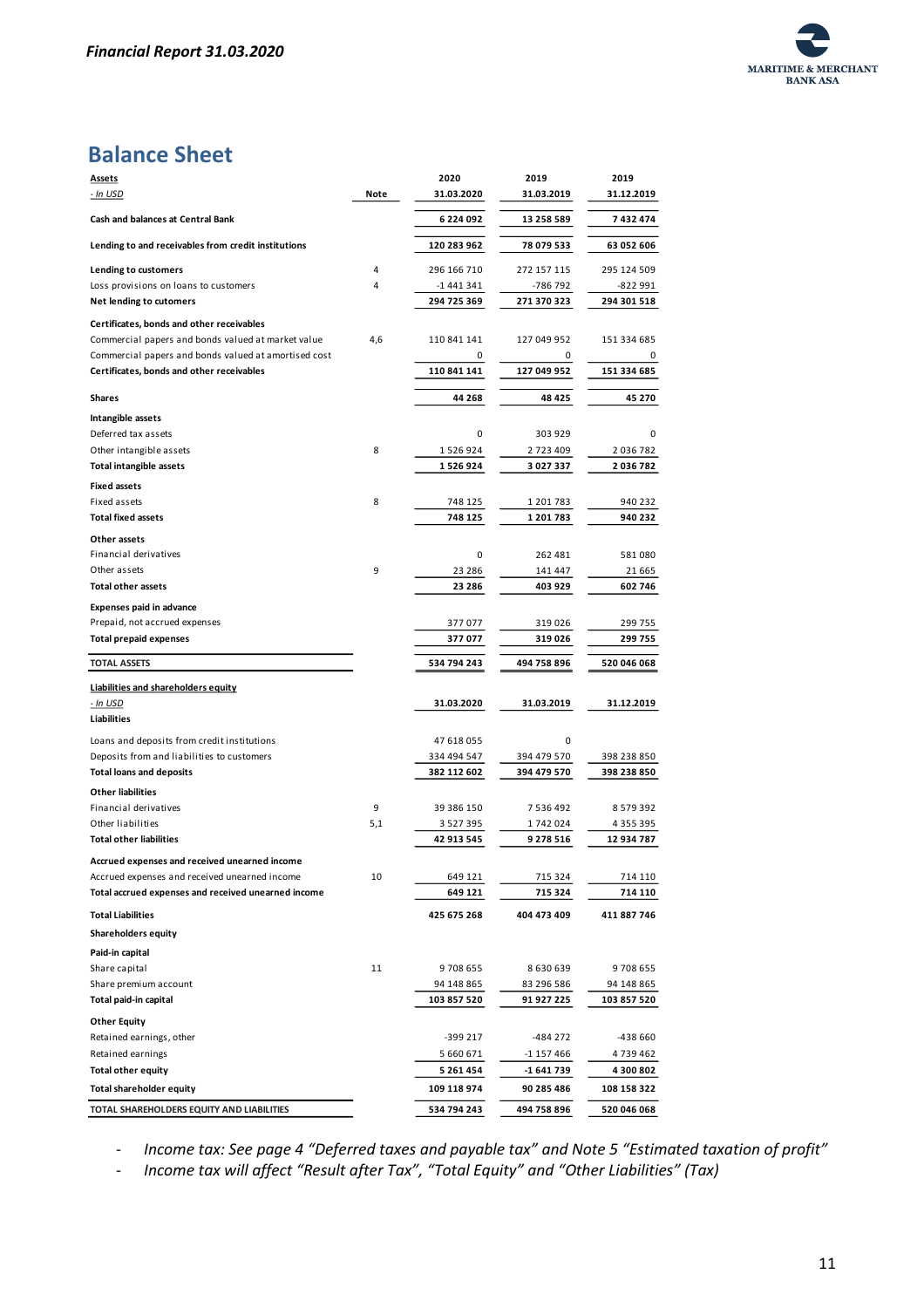

# <span id="page-12-0"></span>**Statement of Equity**

| - In USD                 | <b>Share</b><br>capital | <b>Share</b><br>premium | <b>Retained</b><br>earnings | Other free<br>equity | <b>Total equity</b> |
|--------------------------|-------------------------|-------------------------|-----------------------------|----------------------|---------------------|
|                          |                         |                         |                             |                      |                     |
| Loss allowance in        |                         |                         |                             |                      |                     |
| accordance with IFRS 9   |                         |                         |                             | -407 282             | -407 282            |
| Share issue              | 3 0 3 9 6 6 2           | 28 172 937              |                             | $-172771$            | 31 039 828          |
| Employee stock option    |                         |                         |                             | 23 683               | 23 683              |
| Profit                   | 0                       | 0                       | $-336915$                   |                      | -336 915            |
| Equity as per 31.12.2018 | 8630639                 | 83 296 586              | $-3337221$                  | $-556370$            | 88 033 634          |
|                          |                         |                         |                             |                      | 11 765 992          |
| Share issue              | 1078016                 | 10 852 279              |                             | $-164303$            |                     |
| Employee stock option    |                         |                         |                             | 282 013              | 282 013             |
| Profit                   |                         |                         | 8076683                     |                      | 8076683             |
| Equity as per 31.12.2019 | 9708655                 | 94 148 865              | 4 739 462                   | -438 660             | 108 158 322         |
|                          |                         |                         |                             |                      |                     |
| Employee stock option    |                         |                         |                             | 39 443               | 39 443              |
| Profit                   |                         |                         | 921 209                     |                      | 921 209             |
| Equity as per 31.03.2020 | 9708655                 | 94 148 865              | 5 660 671                   | -399 217             | 109 118 974         |

- *Income tax: See page 4 "Deferred taxes and payable tax" and Note 5 "Estimated taxation of profit"*

- *Income tax will affect "Result after Tax", "Total Equity" and "Other Liabilities" (Tax)*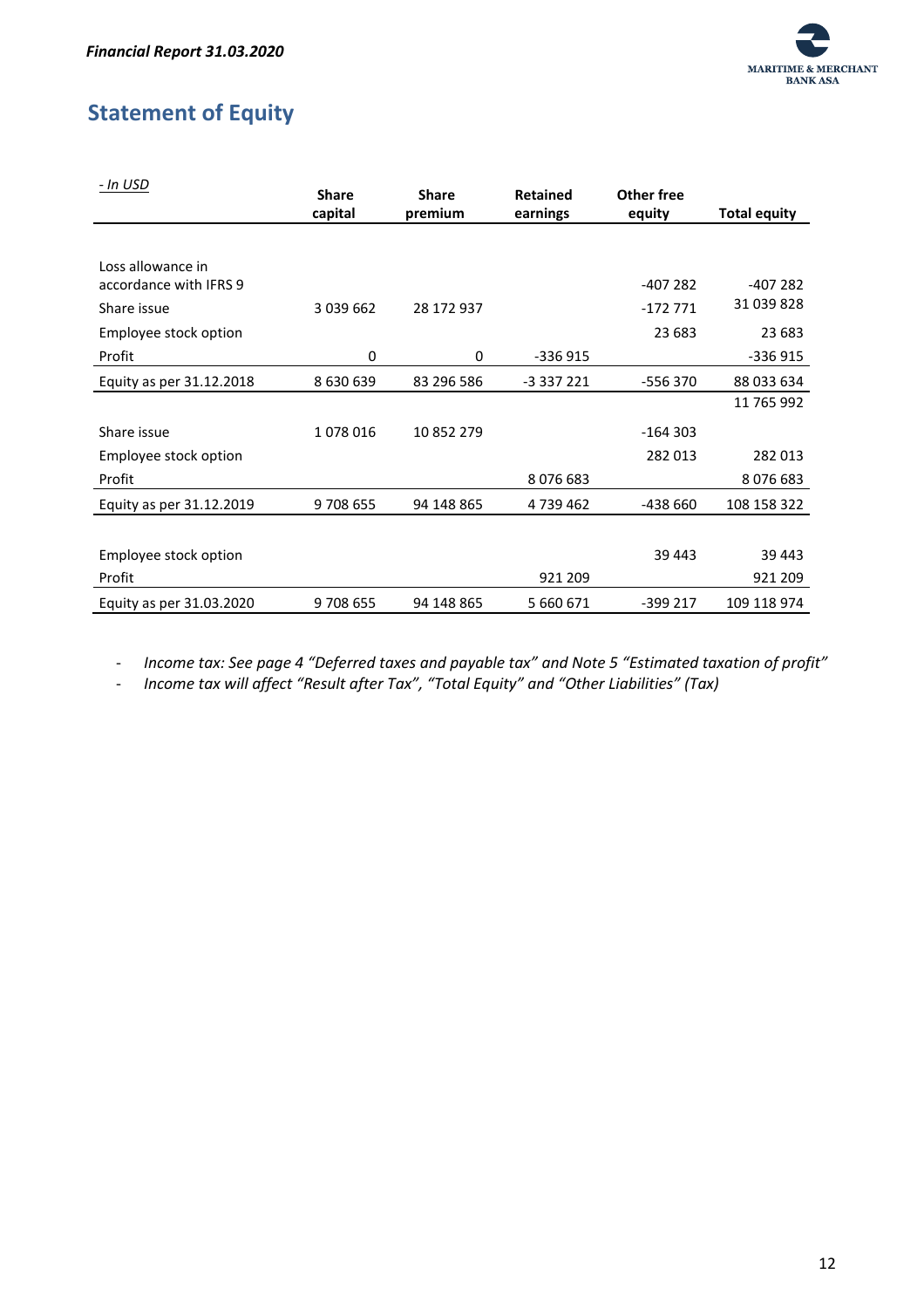

# <span id="page-13-0"></span>**Statement of Cash Flows**

| - In USD                                                 | 31.03.2020    | 31.12.2019  |
|----------------------------------------------------------|---------------|-------------|
| <b>Cashflow from operational activities</b>              |               |             |
| Profit before tax                                        | 1 228 279     | 11 060 054  |
|                                                          |               |             |
| Change in loans to customers excluding accrued interest  | 1 2 1 9 5 5   | -45 550 976 |
| Change in deposits from customers                        | -17 922 113   | 57 730 345  |
| Change in certificates and bonds                         | 40 493 544    | -38 782 308 |
| Change in shares, mutual fund units and other securities | $-1002$       | 4025        |
| Change in financial derivatives                          | 31 387 839    | -1 440 286  |
| Change in other assets and other liabilities             | $-3424202$    | 580 386     |
| Interest income and related income                       | -7 243 628    | -28 886 306 |
| Interest received                                        | 7 413 382     | 28 337 099  |
| Net interest expenses and related expenses               | 2 3 6 7 1 8 8 | 10 716 432  |
| Interest paid                                            | $-571323$     | -10 716 432 |
| Ordinary depreciation                                    | 282 370       | 1 200 342   |
| Other non cash items                                     | 691 680       | 117414      |
| Net cash flow from operating activities                  | 55 913 970    | -15 630 211 |
| Payments for acquisition of assets                       | $-12853$      | -54 010     |
| Net cash flow from investing activities                  | -12853        | $-54010$    |
| Issuance of equity                                       | 0             | 11 930 295  |
| Lease payments                                           | $-73330$      | $-296695$   |
| Net cash flow from financing activities                  | -73 330       | 11 633 600  |
|                                                          |               |             |
| Effect of exchange rate changes and other                | 195 187       | 162 701     |
| Sum cash flow                                            | 56 022 973    | -3 887 920  |
| Net change in cash and cash equivalents                  | 56 022 973    | -3 887 920  |
| Cash and cash equivalent as per 01.01                    | 70 485 081    | 74 373 001  |
| Cash and cash equivalent as per 31.03                    | 126 508 054   | 70 485 081  |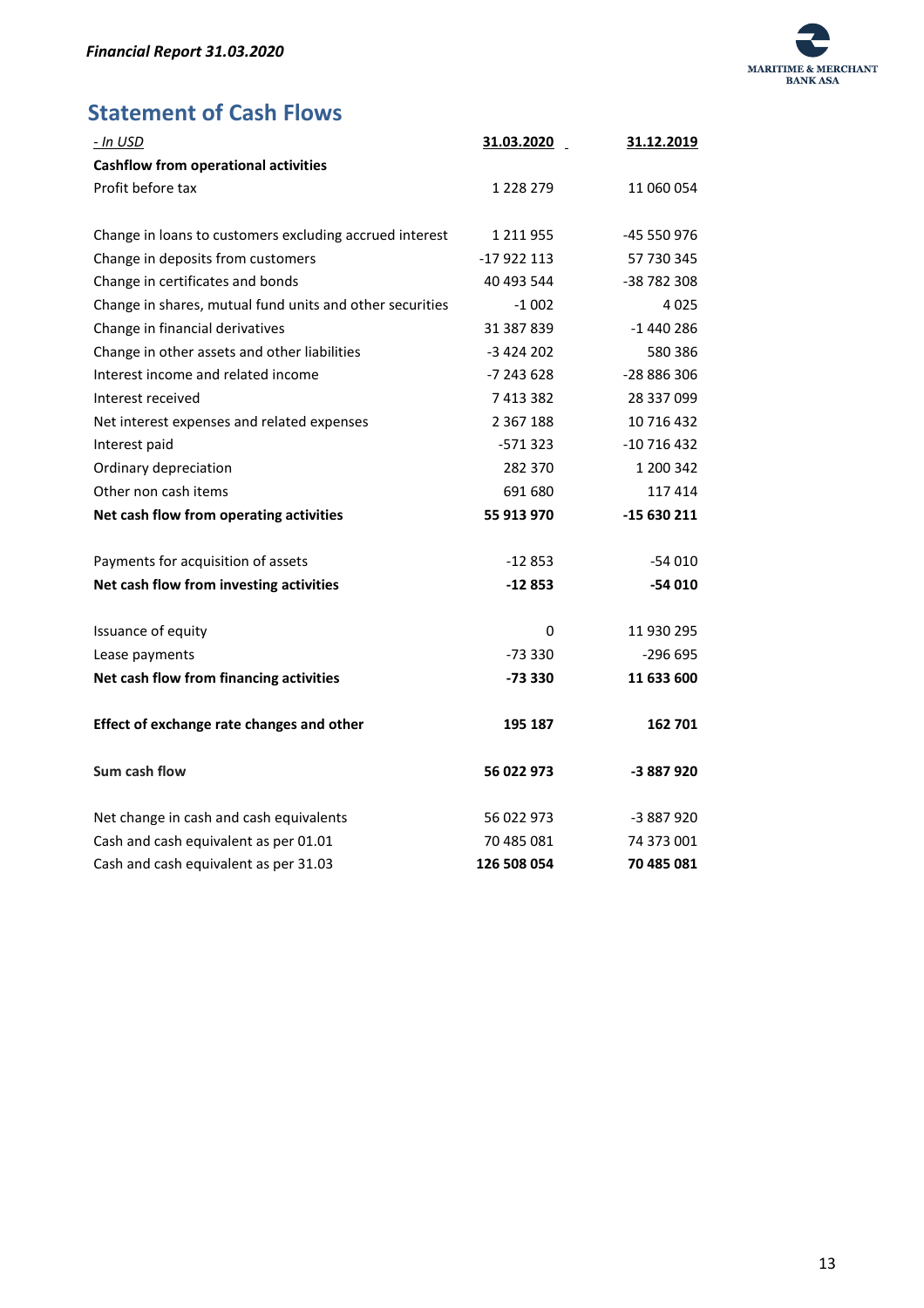

# <span id="page-14-0"></span>**Notes 31.03.2020**

## <span id="page-14-1"></span>Note 1, Reporting entity

Maritime & Merchant Bank ASA is a company domiciled in Norway. The Bank's registered office is at Haakon VIIs gate 1, 0161 Oslo. The Bank is primarily involved in corporate banking.

# <span id="page-14-2"></span>Note 2, General accounting principles

The interim report for the first quarter 2020 is prepared according to IAS 34 Interim Financial Reporting and IFRS as adopted by EU.

The interim report for the first quarter 2020 is prepared using the same accounting principles and calculation methods as described in the Annual Report 2019.

# <span id="page-14-3"></span>Note 3, Functional and presentation currency

These consolidated financial statements are presented in USD, which is the Bank's functional currency. The Bank's taxation currency is NOK.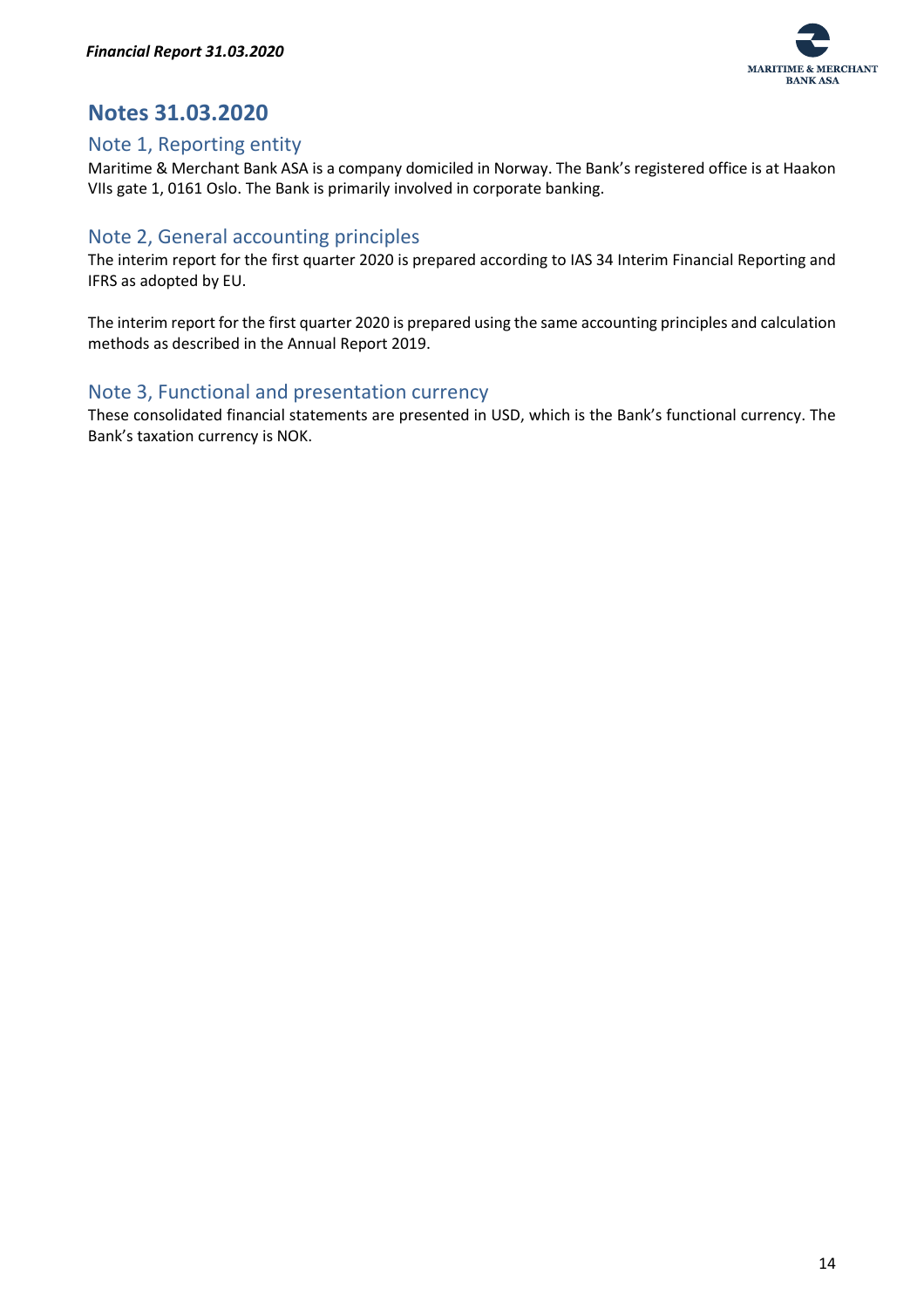

# <span id="page-15-0"></span>**RISK**

#### <span id="page-15-1"></span>Note 4, Risk

#### <span id="page-15-2"></span>*Risk Management and Capital Adequacy*

The Capital Adequacy figures for Maritime & Merchant Bank ASA are based on the calculation by means of the standardised approach.

#### **Credit risk**

The Bank has chosen the basic approach for calculation credit risk (Risk-Weighted Assets).

#### **Operational risk**

The Bank has chosen to apply the basic approach under Pilar 1 for calculating operational risk. This applies a capital requirement of 15 per cent of the annual income reported in the last three years.

#### **Market risk**

The market risk of the Bank is modest and is calculated using the standardised approach in Pilar 1.

#### <span id="page-15-3"></span>*Capital Adequacy*

| Amounts in USD - 1000                           | 31.03.2020 | 31.12.2019 | 31.03.2019 |
|-------------------------------------------------|------------|------------|------------|
|                                                 |            |            |            |
|                                                 |            |            |            |
| Share capital                                   | 9709       | 9709       | 8631       |
| + Other reserves                                | 99 410     | 98 450     | 81 655     |
| - Deferred tax assets and intangible assets     | $-1527$    | $-2037$    | $-3027$    |
| - This year's result                            | $-921$     |            | $-2180$    |
| - Adjustments to CET1 due to prudential filters | $-150$     | $-161$     |            |
| <b>Common Equity Tier 1 (CET 1)</b>             | 106 521    | 105 961    | 85 078     |
| <b>Credit Risks</b>                             |            |            |            |
| + Bank of Norway                                |            |            |            |
| + Local and regional authorities                |            |            |            |
| + Institutions                                  | 16 269     | 11 6 13    | 15 6 16    |
| + Companies                                     | 271 415    | 271531     | 270 036    |
| + Covered bonds                                 | 9772       | 13 662     | 11 6 21    |
| + Shares                                        | 44         | 45         | 48         |
| + Other assets                                  | 1 1 4 8    | 1 2 6 2    |            |
| <b>Total Credit risks</b>                       | 298 649    | 298 113    | 297 321    |
| + Operational risk                              | 19423      | 19423      | 11 669     |
| + Counterparty risk derivatives (CVA-risk)      | 2 3 4 2    | 2 3 4 2    | 3029       |
| <b>Total calculation basis</b>                  | 320 415    | 319878     | 312 019    |
|                                                 |            |            |            |
| <b>Capital Adequacy</b>                         |            |            |            |
| <b>Common Equity Tier 1%</b>                    | 33.24%     | 33.13%     | 27.27%     |
| Total capital %                                 | 33.24%     | 33.13%     | 27.27%     |

#### <span id="page-15-4"></span>*Credit Risk*

Credit risk is the major risk for the Bank. Maritime & Merchant Bank ASA may face a loss if the borrower is not able to pay interest or principal as agreed upon, provided the pledged collateral is not sufficient to cover the Bank's exposure.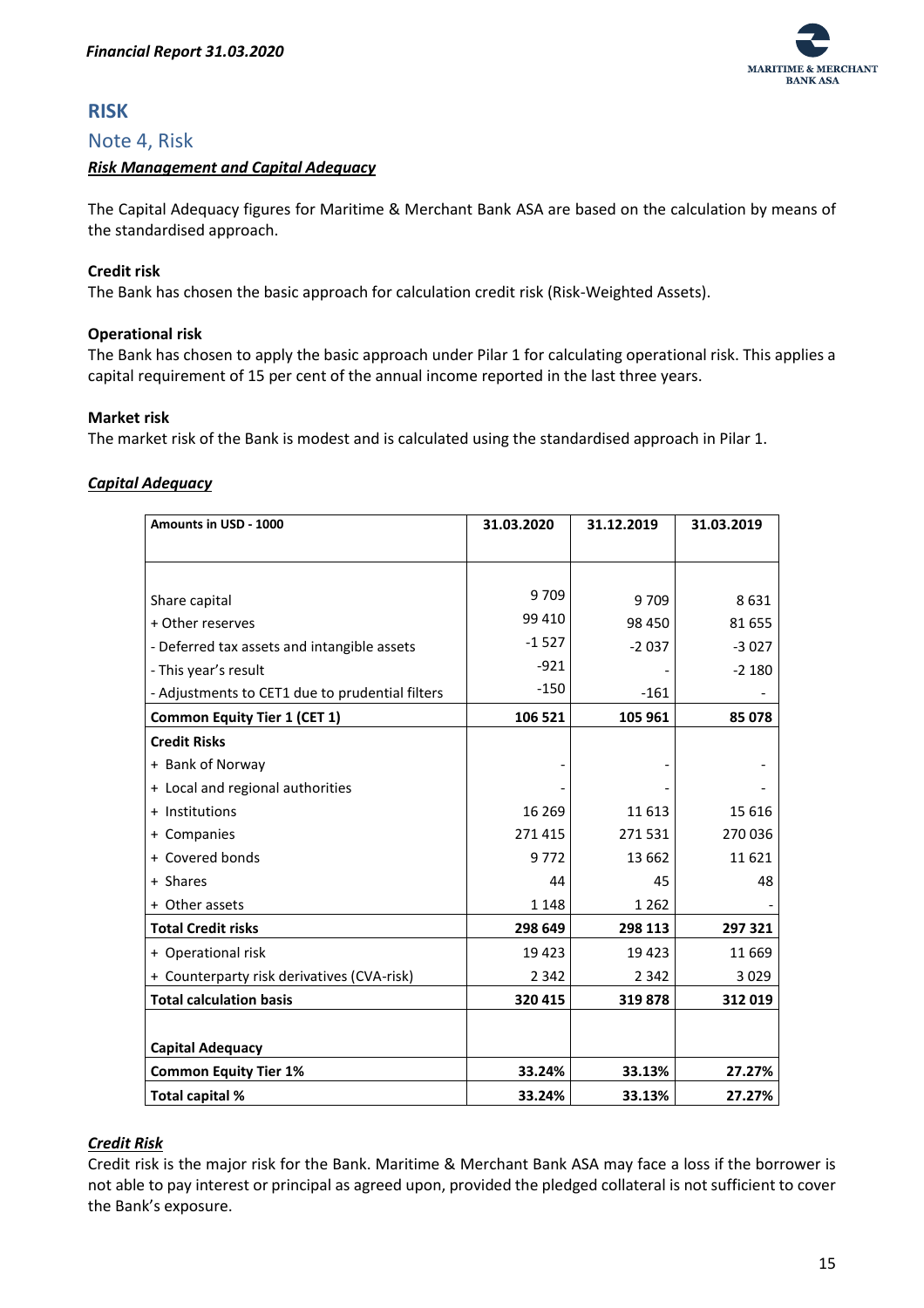

#### **Loss allowance and impairments**

Loss allowance is calculated based on expected loss (EL) using the method described in note 6 in the annual report for 2019.

The Bank reviews quarterly the assumptions for the expected loss calculation. In the first quarter, the Bank has made some changes that affect the level of loss allowance, primarily as a result of financial implications of Covid-19.

The level of expected loss under IFRS 9 is mainly determined by change in the following parameters:

- Risk classification of commitments.
- Migration of existing commitments between steps 1, 2 or 3.
- Change in macroeconomic scenarios and their probabilities.
- Assessments of individual write-downs and losses in step 3.

After it became clear that Covid-19 would have major financial consequences, the Bank made a light review of all credit commitments in the portfolio. The Bank has relatively few commitments, which make it possible to make an initial simplified assessment of the credit risk associated with each individual loan.

Customer engagements that are particularly negatively affected by the consequences of Covid-19 were reclassified, and those that need to be closely monitored put on the Watch List.

Macroeconomic conditions and forward-looking information have been reassessed, which have led to a higher macro scenario factor (MF) in sum for the entire portfolio.

There is considerable uncertainty regarding the estimates that are used.

All loans are currently performing.

| Loss allowance | 31.03.2020 | 31.03.2019 | 31.12.2019 | 31.12.2018 |
|----------------|------------|------------|------------|------------|
| Step 1         | 945 435    | 645 195    | 822991     | 665 727    |
| Step 2         | 495 906    | 141 597    |            | 36 322     |
| Step 3         |            |            |            |            |
| Sum            | 1441341    | 786 792    | 822 991    | 702 059    |
| Impairments    | 0          | 0          | 0          |            |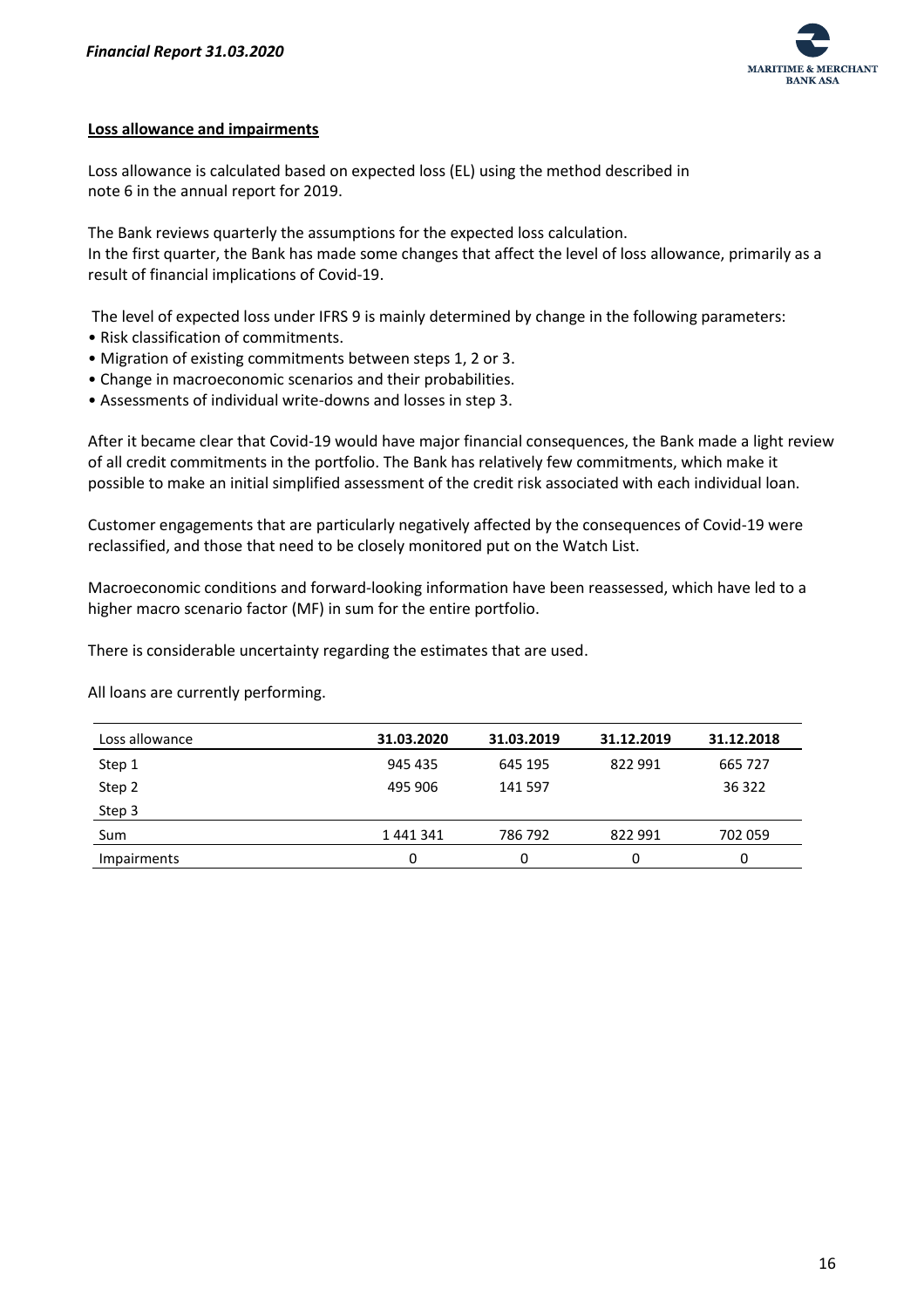

## **Loss allowance as of 31.03.2020**

|                                 | Step 1               | Step 2                    | Step 3                     |             |
|---------------------------------|----------------------|---------------------------|----------------------------|-------------|
|                                 | Classification       | Significantly             | Significantly              |             |
|                                 | by first time        | increase in               | increase in                |             |
|                                 | recognition          | credit risk since         | credit risk                |             |
|                                 |                      | first time<br>recognition | since first<br>recognition |             |
|                                 |                      |                           | and objective              |             |
|                                 |                      |                           | proof of loss              |             |
|                                 |                      |                           |                            |             |
|                                 | <b>Expected loss</b> | <b>Expected loss</b>      | <b>Expected loss</b>       |             |
|                                 | next 12              | over the life of          | over the life              | Sum         |
|                                 | months               | instrument                | of instrument              |             |
| Loss allowance as of 31.12.2019 | 822 991              |                           |                            | 822 991     |
| Lending to custmers 31.12.2019  | 295 124 509          |                           |                            | 295 124 509 |
|                                 |                      |                           |                            |             |
| <b>Changes</b>                  |                      |                           |                            |             |
| Transfer to Step 1              |                      |                           |                            |             |
| Transfer to Step 2              | $-158656$            | 158 656                   |                            |             |
| Transfer to Step 3              |                      |                           |                            |             |
| Reclassification                | 132 581              | 158 656                   |                            | 291 236     |
| Amortisation                    | $-39067$             |                           |                            | $-39067$    |
| New committments                | 23 683               |                           |                            | 23 683      |
| Scenario Adjustment             | 163 903              | 178 595                   |                            | 342 498     |
| Allowance as of 31.03.2020      | 945 435              | 495 906                   |                            | 1441341     |
| Lending to custmers 31.03.2020  | 263 966 294          | 32 200 416                |                            | 296 166 710 |
|                                 |                      |                           |                            |             |
| Net Change in Loss allowance    | 122 444              | 495 906                   | $\pmb{0}$                  | 618 350     |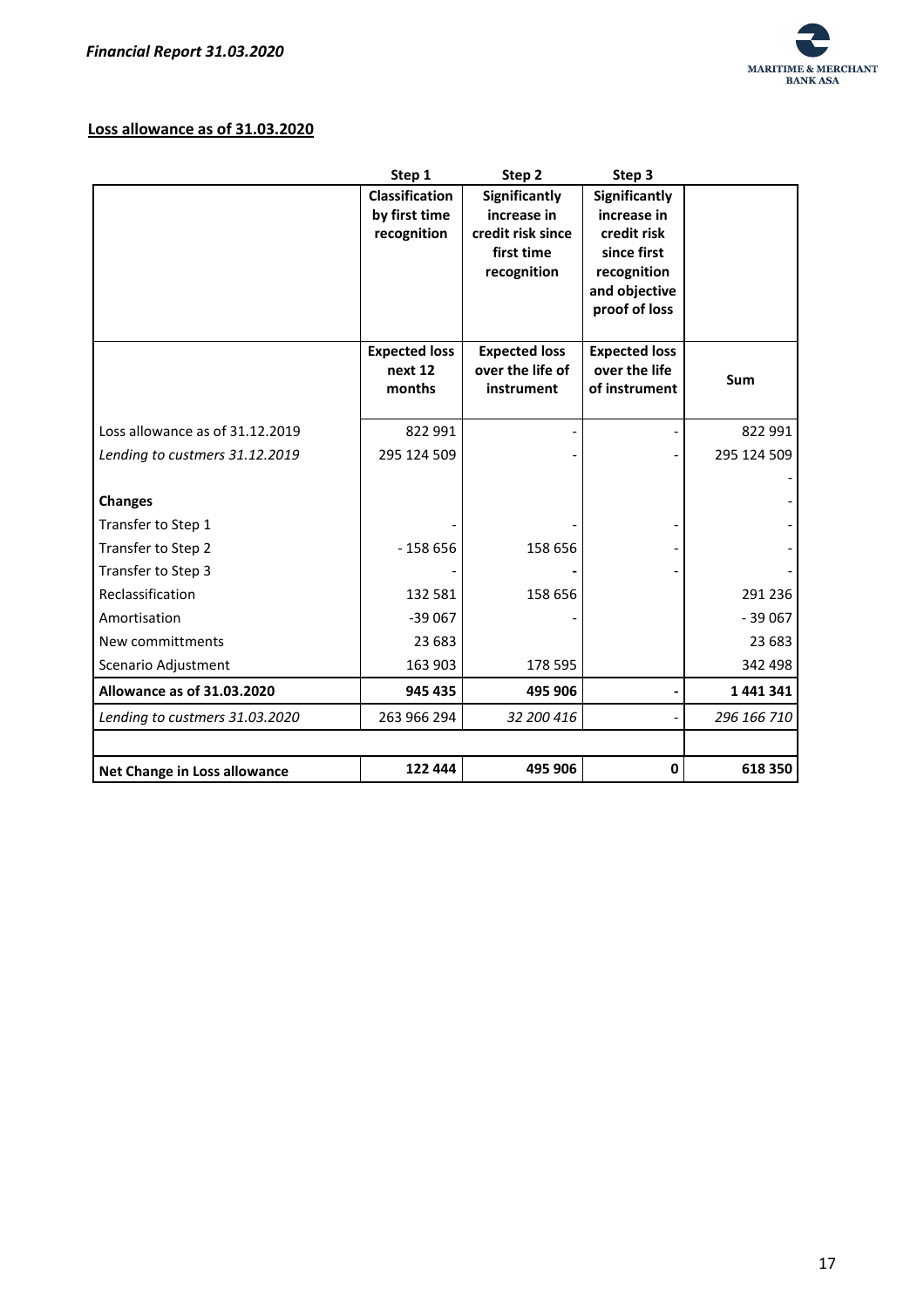

#### **Loss allowance as of 31.03.2019**

|                                 | <b>Classification by</b><br>first time<br>recognition | <b>Significantly</b><br>increase in<br>credit risk since<br>first time<br>recognition | <b>Significantly</b><br>increase in<br>credit risk<br>since first<br>recognition<br>and<br>objective<br>proof of<br><b>loss</b> |             |
|---------------------------------|-------------------------------------------------------|---------------------------------------------------------------------------------------|---------------------------------------------------------------------------------------------------------------------------------|-------------|
|                                 | <b>Expected loss next</b><br>12 months                | <b>Expected loss</b><br>over the life of<br>instrument                                | <b>Expected</b><br>loss over<br>the life of<br>instrument                                                                       | Sum         |
| Loss allowance as of 31.12.2018 | 665 727                                               | 36 332                                                                                |                                                                                                                                 | 702 059     |
| Lending to custmers 31.12.2018  | 245 124 326                                           | 3 900 000                                                                             |                                                                                                                                 | 249 024 326 |
| <b>Changes</b>                  |                                                       |                                                                                       |                                                                                                                                 | 0<br>0      |
| Transfer to Step 1              |                                                       |                                                                                       |                                                                                                                                 | 0           |
| Transfer to Step 2              | $-54929$                                              | 54 929                                                                                |                                                                                                                                 | 0           |
| Transfer to Step 3              |                                                       |                                                                                       |                                                                                                                                 | $\Omega$    |
| Reclassification                | $-27677$                                              | 50 867                                                                                |                                                                                                                                 | 23 190      |
| Amortisation                    | $-19595$                                              | $-531$                                                                                |                                                                                                                                 | $-20126$    |
| New committments                | 81 669                                                |                                                                                       |                                                                                                                                 | 81 669      |
|                                 |                                                       |                                                                                       |                                                                                                                                 | 0           |
| Allowance as of 31.03.2019      | 645 195                                               | 141 597                                                                               |                                                                                                                                 | 786 792     |
| Lending to custmers 31.12.2019  | 260 857 115                                           | 11 300 000                                                                            |                                                                                                                                 | 272 157 115 |
| Net Change in Loss allowance    | $-20532$                                              | 105 265                                                                               | 0                                                                                                                               | 84 733      |

#### **Credit risk: Total**

## **31.03.2020**

| Amounts in USD                   | <b>Very low risk</b> | Low risk   | <b>Moderate</b><br>risk | <b>High risk</b> | Loss<br>exposed | Sum           |
|----------------------------------|----------------------|------------|-------------------------|------------------|-----------------|---------------|
| Deposit with Central Bank        | 6 224 092            |            |                         |                  |                 | 6 2 2 4 0 9 2 |
| Deposits with credit institution | 120 283 962          |            |                         |                  |                 | 120 283 962   |
| Certificates and bonds           | 110 841 141          |            |                         |                  |                 | 110 841 141   |
| Shares and other securities      |                      |            | 44 268                  |                  |                 | 44 268        |
| Loans to customers               |                      | 58 860 316 | 224 276 394             | 13 030 000       |                 | 296 166 710   |
| <b>Total</b>                     | 237 349 194          | 58 860 316 | 224 320 662             | 13 030 000       | 0               | 533 560 172   |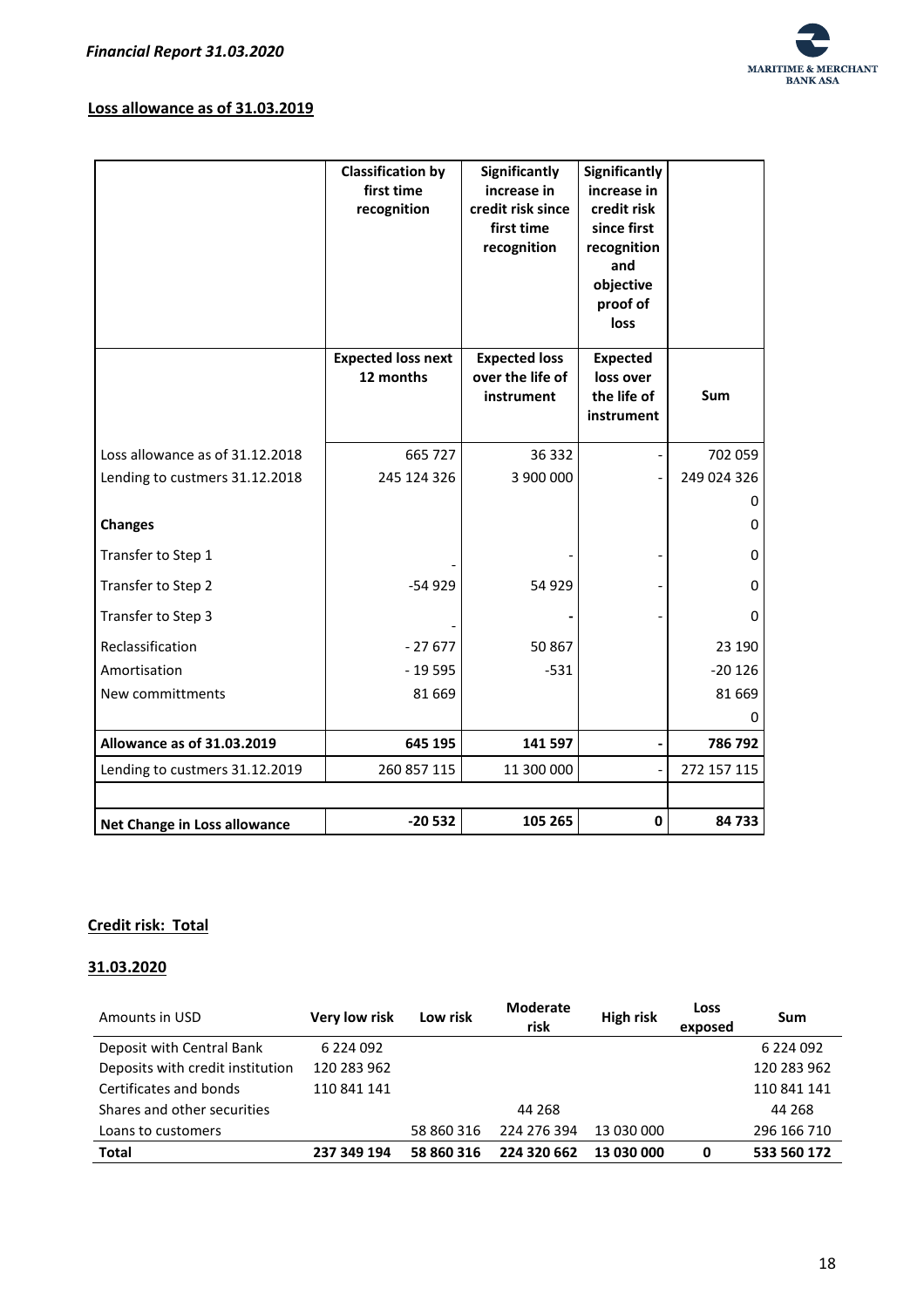

#### **31.03.2019**

| Amounts in USD                      | <b>Very low</b><br>risk | Low risk   | <b>Moderate</b><br>risk | High risk  | Loss<br>exposed | Sum         |
|-------------------------------------|-------------------------|------------|-------------------------|------------|-----------------|-------------|
| Deposit with Central Bank           | 13 258 589              |            |                         |            |                 | 13 258 589  |
| Deposits with credit<br>institution | 78 079 533              |            |                         |            |                 | 78 079 533  |
| Certificates and bonds              | 127 049 952             | 0          | 0                       |            |                 | 127 049 952 |
| Shares and other securities         |                         |            | 48 425                  |            |                 | 48 4 25     |
| Loans to customers                  |                         | 43 713 153 | 217 143 962             | 11 300 000 |                 | 272 157 115 |
| <b>Total</b>                        | 218 388 074             | 43 713 153 | 217 192 386             | 11 300 000 | 0               | 490 593 613 |

#### **Lending to customers by segment**

|               | Q1 2020     |         | Q1 2019     |         | 2019        |         |
|---------------|-------------|---------|-------------|---------|-------------|---------|
| <b>Sector</b> | <b>USD</b>  | Share % | <b>USD</b>  | Share % | <b>USD</b>  | Share % |
| <b>Bulk</b>   | 66 045 176  | 22%     | 66 950 650  | 25%     | 66 888 122  | 23%     |
| Container     | 82 630 512  | 28%     | 69 127 907  | 25%     | 78 080 591  | 26%     |
| Tank          | 136 532 853 | 46%     | 120 565 602 | 44%     | 136 094 014 | 46%     |
| Gas           | 5923334     | 2%      | 6 803 928   | 3%      | 6 222 709   | 2%      |
| Specialized   | 5 0 34 8 34 | 2%      | 8709028     | 3%      | 7839073     | 3%      |
| Offshore      |             | 0%      |             |         |             |         |
| <b>Sum</b>    | 296 166 710 | 100%    | 272 157 115 | 100%    | 295 124 509 | 100%    |

## **Bonds and certificates: Risk Weight**

|                    | Q1 2020     | Q1 2019           | 2019        |
|--------------------|-------------|-------------------|-------------|
| <b>Risk Weight</b> | Fair Value  | <b>Fair Value</b> | Fair Value  |
| 0%                 | 13 123 402  | 10 844 039        | 14 710 190  |
| 10%                | 97 717 739  | 116 205 913       | 136 624 495 |
| 20%                |             | 0                 |             |
| 100%               |             |                   |             |
| Total              | 110 841 141 | 127 049 952       | 151 334 685 |

## **Bonds and certificates: Rating**

|              | Q1 2020           | Q1 2019           | 2019              |
|--------------|-------------------|-------------------|-------------------|
| Rating       | <b>Fair Value</b> | <b>Fair Value</b> | <b>Fair Value</b> |
| AAA          | 108 460 138       | 124 134 891       | 148 484 335       |
| $AA+$        | 2 3 8 1 0 0 3     | 2915061           | 2850350           |
| AA           | 0                 |                   |                   |
| А            | 0                 |                   |                   |
| <b>Total</b> | 110 841 141       | 127 049 952       | 151 334 685       |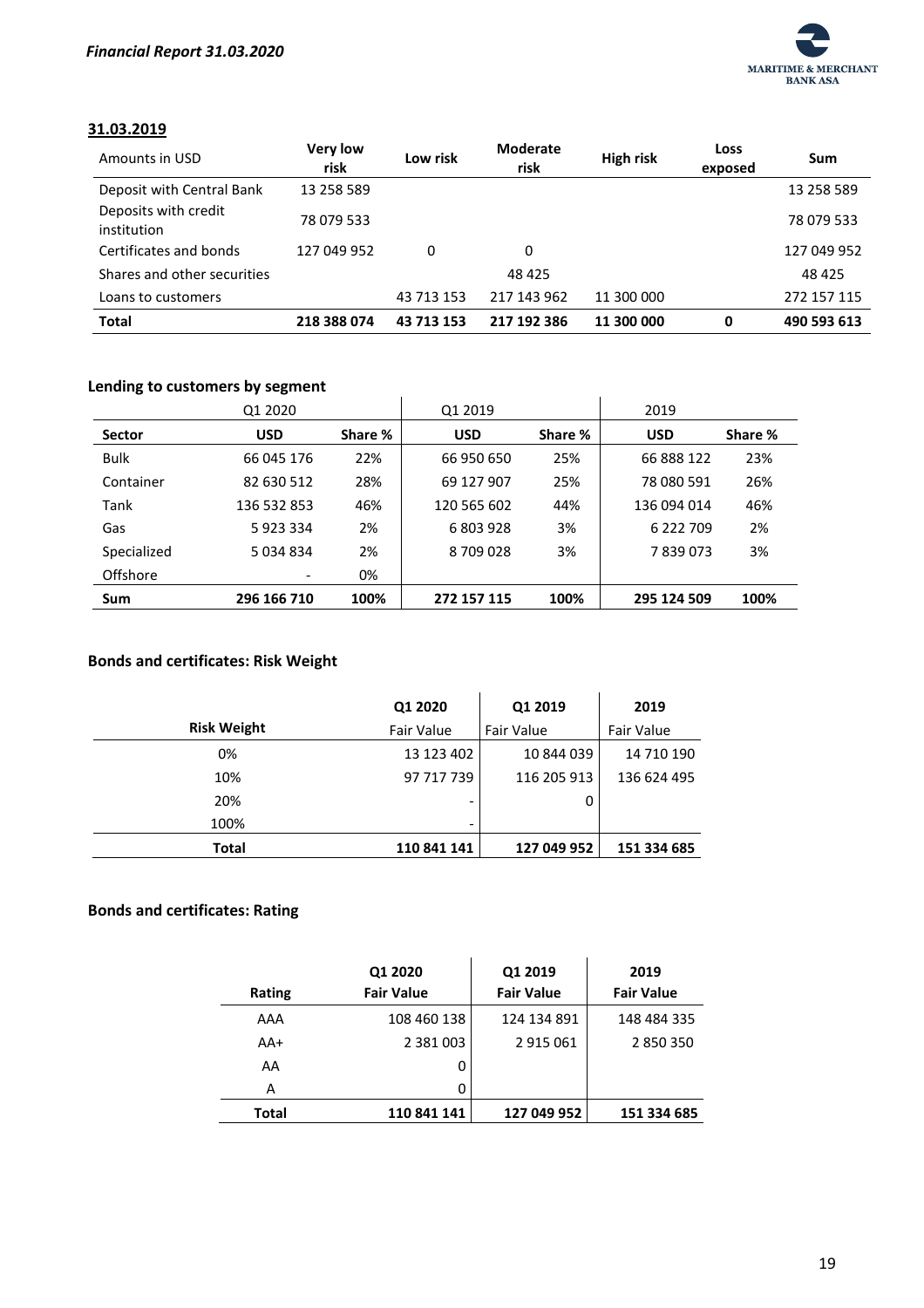

#### **Bonds and certificates: Sector**

| <b>Sector</b>              | Q1 2020<br><b>Fair Value</b> | Q1 2019<br><b>Fair Value</b> | 2019<br><b>Fair Value</b> |
|----------------------------|------------------------------|------------------------------|---------------------------|
| Supranationals             | 5 010 890                    | 5 012 479                    | 6848949                   |
| Local authority            | 8 1 1 2 5 1 2                | 5 831 561                    | 7963314                   |
| <b>Credit Institutions</b> | 97 717 739                   | 116 205 913                  | 136 522 422               |
| Bank                       |                              |                              |                           |
| Total                      | 110 841 141                  | 127 049 952                  | 151 334 685               |

#### <span id="page-20-0"></span>*Interest, currency and liquidity risk*

Changes in interest rate, currency and liquidity risk since 31.12.2019 is marginal. The movements in market rates, as well as the effects of those movements, have been larger during the quarter.

## <span id="page-20-1"></span>**INCOME AND COSTS**

## <span id="page-20-2"></span>Note 5, Estimated Taxation of profit

#### **1) Present tax calculation (Ordinary 25% tax on profit/loss)**

|                                  | <b>USD</b>    | <b>NOK</b> |
|----------------------------------|---------------|------------|
| Profit Before Tax                | 1 228 279     | 12 898 400 |
| Tax related agio on equity       | O             |            |
| <b>Basis for Tax Calculation</b> | 1 2 2 2 2 7 9 | 12 898 400 |
| <b>Calculated Tax (25%)</b>      | 307 070       | 3 224 600  |

Calculated Common Equity with present/new tax calculation is 33.2%

#### **2) Full currency agio on Equity (Previous method)**

|                                  | <b>USD</b> | NOK         |
|----------------------------------|------------|-------------|
| Profit Before Tax                | 1 228 279  | 12 898 400  |
| Tax related agio on equity       | 17 584 533 | 184 658 703 |
| <b>Basis for Tax Calculation</b> | 18 812 812 | 197 557 103 |
|                                  |            |             |
| <b>Calculated Tax (25%)</b>      | 4 703 203  | 49 389 276  |

The calculated tax for the period is larger than the result before tax. The reasons and consequences are accentuated by the extreme weakening of the NOK against the USD caused by the Corona-crisis.

The main reason is that even though the Bank's functional currency is USD, it is required to translate both P&L and the majority of assets and liabilities to NOK for tax purposes. For all practical purposes, the tax expense thus also includes the effect of the USDNOK development on the Bank's net assets (Equity).

When the USDNOK exchange rate moved nearly 20% during the quarter, the Bank's net assets in NOK increased with 184 658 703, resulting in an additional tax expenses of NOK 46 164 676 (USD 4 396 133) in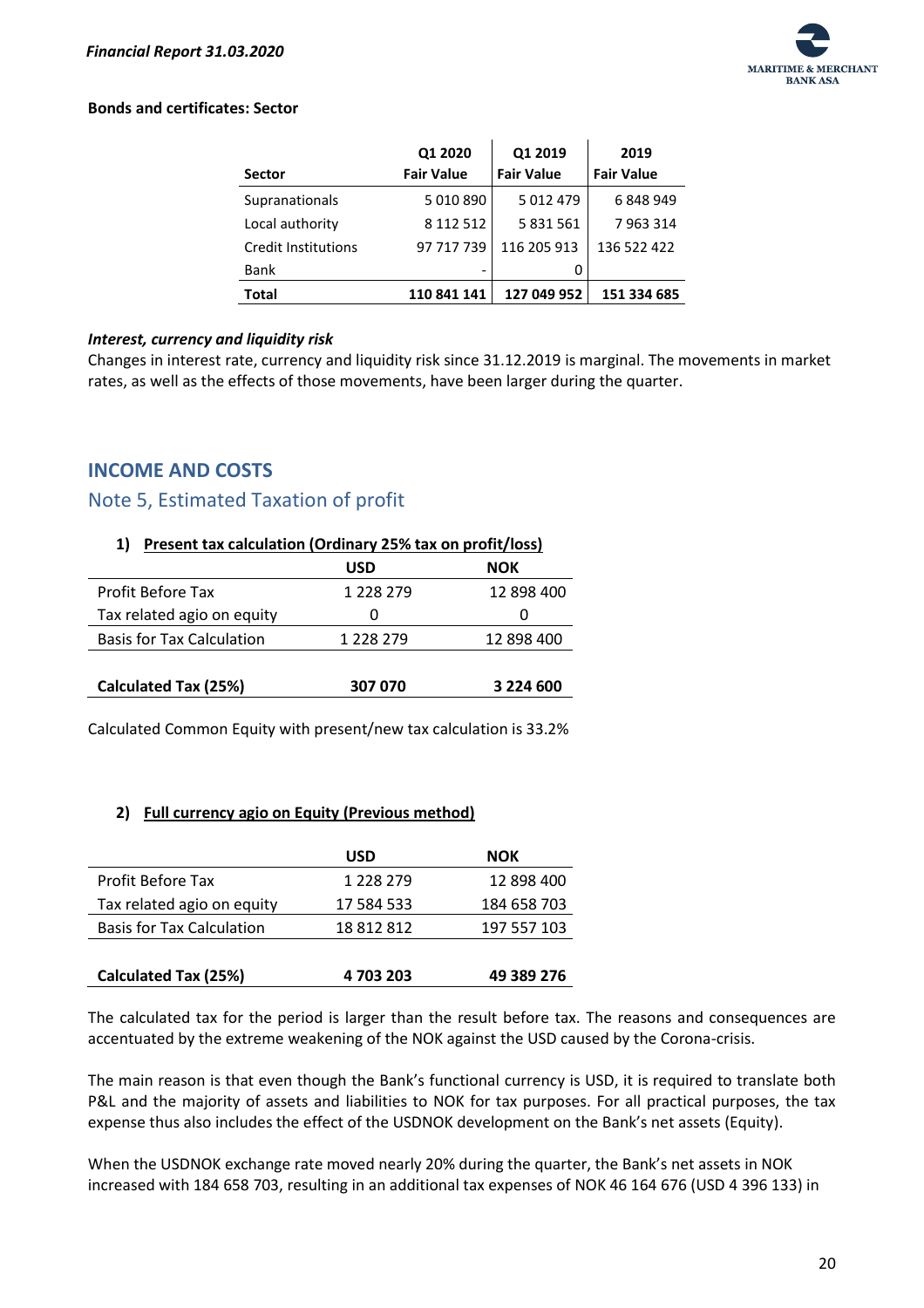

Q1. This additional tax charge is not related to any company specific matters or income/cost items. Lower USDNOK exchange rate in the coming quarters will reduce the tax expenses accordingly

Calculated Common Equity with previous tax calculation practice is 31.9%

# <span id="page-21-0"></span>**ASSETS**

## <span id="page-21-1"></span>Note 6, Financial instruments at fair value

The Bank measures fair values using the following fair value hierarchy, which reflects the significance of the inputs used in making the measurements.

**Level 1:** Inputs that are quoted market prices (unadjusted) in active markets for identical instruments.

**Level 2**: Inputs other than quoted prices included within Level 1 that are observable either directly (i.e. as prices) or indirectly (i.e. derived from prices). This category includes instruments valued using: quoted market prices in active markets for similar instruments; quoted prices for identical or similar instruments in markets that are considered less than active; or other valuation techniques in which all significant inputs are directly or indirectly observable from market data.

**Level 3:** Inputs that are unobservable. This category includes all instruments for which the valuation technique includes inputs that are not observable, and the unobservable inputs have a significant effect on the instrument's valuation. This category includes instruments that are valued based on quoted prices for similar instruments for which significant unobservable adjustments or assumptions are required to reflect differences between the instruments.

| Amounts in USD 1000                | Level 1 | Level 2 | Level 3 | Total  |
|------------------------------------|---------|---------|---------|--------|
| Certificates and bonds             | 0       | 102 729 | 8 1 1 3 | 110841 |
| Shares and other securities        | 0       | 0       | 0       | 0      |
| <b>Financial derivatives</b>       | 0       | 0       | 0       | 0      |
| <b>Total financial assets</b>      | 0       | 102729  | 8 1 1 3 | 110841 |
|                                    |         |         |         |        |
| <b>Financial derivatives</b>       | 0       | 39 386  | 0       | 39 386 |
| <b>Total financial liabilities</b> | 0       | 39 386  | 0       | 39 386 |

#### **31.03.2020**

#### **31.03.2019**

| Amounts in USD 1000                | Level 1 | Level 2 | Level 3 | Total   |
|------------------------------------|---------|---------|---------|---------|
| Certificates and bonds             |         | 121 218 | 5832    | 127050  |
| Shares and other securities        |         | 0       | 0       | 0       |
| <b>Financial derivatives</b>       |         | 262     |         | 262     |
| <b>Total financial assets</b>      | 0       | 121481  | 5832    | 127 312 |
|                                    |         |         |         |         |
| Financial derivatives              |         | 7536    | 0       | 7536    |
| <b>Total financial liabilities</b> | 0       | 7536    | 0       | 7 536   |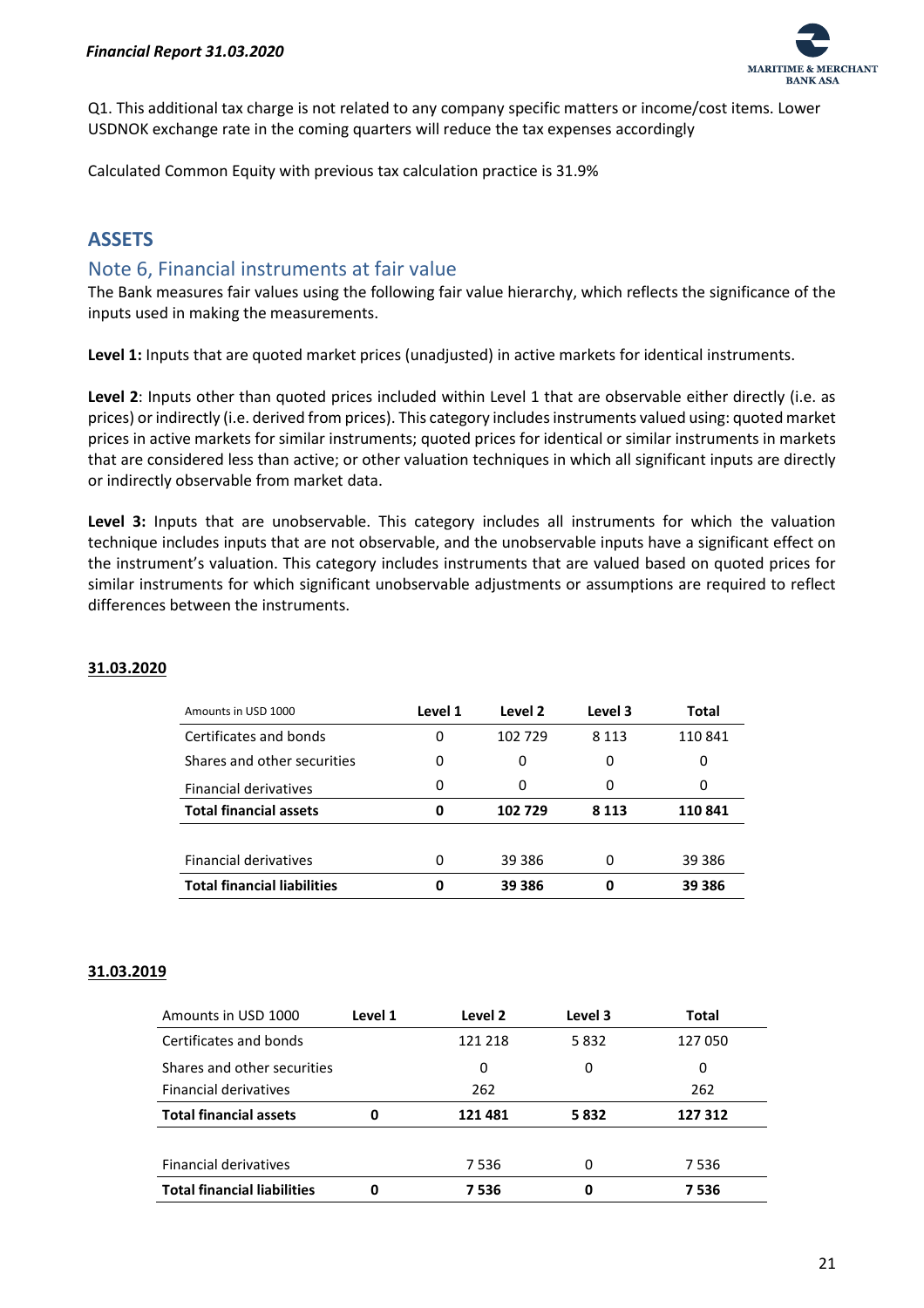

# <span id="page-22-0"></span>Note 7, Financial pledges

The Bank has pledged NOK 105 million of bonds as collateral for financial derivatives.

# <span id="page-22-1"></span>Note 8, Other intangible assets and tangible assets

| - In USD                                                 | 31.03.2020  |               | 31.03.2019 |               | 31.12.2019 |               |
|----------------------------------------------------------|-------------|---------------|------------|---------------|------------|---------------|
|                                                          | Other       | Property,     | Other      | Fixed         | Other      | Property,     |
|                                                          | intangible  | plant and     | intangible | <b>Assets</b> | intangible | plant and     |
|                                                          | assets      | equipment     | assets     |               | assets     | equipment     |
| Cost or valuation at 01.01                               | 4 3 18 2 19 | 1 3 3 4 6 5 2 | 4 348 846  | 110 589       | 4 348 846  | 110589        |
| Exchange and other adjustments                           | $-699849$   | $-209975$     | 48 202     | 14 5 27       | $-49218$   | $-15292$      |
| Introduction of right to use-asset                       |             |               |            | 1 203 936     |            | 1 203 936     |
| Additions                                                |             | 12853         |            | 12853         | 18 5 90    | 35 4 20       |
| <b>Disposals</b>                                         |             |               |            |               |            | $\Omega$      |
| Cost or valuation at end of period                       | 3618369     | 1 137 530     | 4 397 048  | 1 341 905     | 4318219    | 1 3 3 4 6 5 3 |
| Accumulated depreciation and impairment at 01.01.        | -2 281 437  | $-394421$     | $-1437850$ | $-54044$      | $-1437850$ | $-54044$      |
| Exchange and other adjustments                           | 391722      | 86 163        | $-14039$   | <b>138</b>    | 14 6 69    | $-1811$       |
| Depreciation charge this year                            | $-201729$   | $-81147$      | $-221750$  | $-86216$      | $-858256$  | $-338566$     |
| <b>Disposals</b>                                         |             |               |            |               |            |               |
| Accumulated depreciation and impairment at end of period | $-2091444$  | $-389405$     | -1 673 639 | $-140$ 123    | -2 281 437 | $-394$ 421    |
| Balance sheet amount at end of period                    | 1 526 925   | 748 125       | 2 723 409  | 1 201 782     | 2 036 782  | 940 232       |
| Economic lifetime                                        | 5 years     | 3 years       | 5 years    | 3 years       | 5 years    | 3 years       |
| Depreciation schedule                                    | Linear      | Linear        | Linear     | Linear        | Linear     | Linear        |

# <span id="page-22-2"></span>Note 9, Other assets and financial derivatives

#### **30.03.2020**

| Amounts in 1000                   | Nominal<br>Value | Nominal<br>Value | Nominal<br>Value | Positive<br><b>Market Values</b> | <b>Negative</b><br><b>Market Values</b> |
|-----------------------------------|------------------|------------------|------------------|----------------------------------|-----------------------------------------|
|                                   | <b>USD</b>       | <b>EUR</b>       | <b>NOK</b>       | <b>USD</b>                       | <b>USD</b>                              |
| <b>Interest Rate Derivatives</b>  |                  |                  |                  |                                  |                                         |
| Interest rate swap                | 0                | 0                | 0                | 0                                | 0                                       |
|                                   |                  |                  |                  |                                  |                                         |
| <b>Currency Derivatives</b>       |                  |                  |                  |                                  |                                         |
| Cross currency basis swap         |                  |                  |                  |                                  |                                         |
| Buy/Sell USD against NOK          | 190 000          |                  | 1605 155         | 0                                | 38 0 20                                 |
| Buy/Sell EUR against NOK          |                  | 7988             | 78 3 29          | 0                                | 1366                                    |
| <b>Total Currency Derivatives</b> | 190 000          | 7988             | 1683484          | 0                                | 39 386                                  |

#### **31.03.2019**

| Amounts in 1000                  | Nominal<br>Value | Nominal<br>Value | Nominal<br>Value | Positive<br><b>Market Values</b> | Negative<br><b>Market Values</b> |
|----------------------------------|------------------|------------------|------------------|----------------------------------|----------------------------------|
|                                  | USD              | <b>EUR</b>       | NOK              | JSD                              | USD                              |
| <b>Interest Rate Derivatives</b> |                  |                  |                  |                                  |                                  |
| Interest rate swap               |                  |                  |                  |                                  |                                  |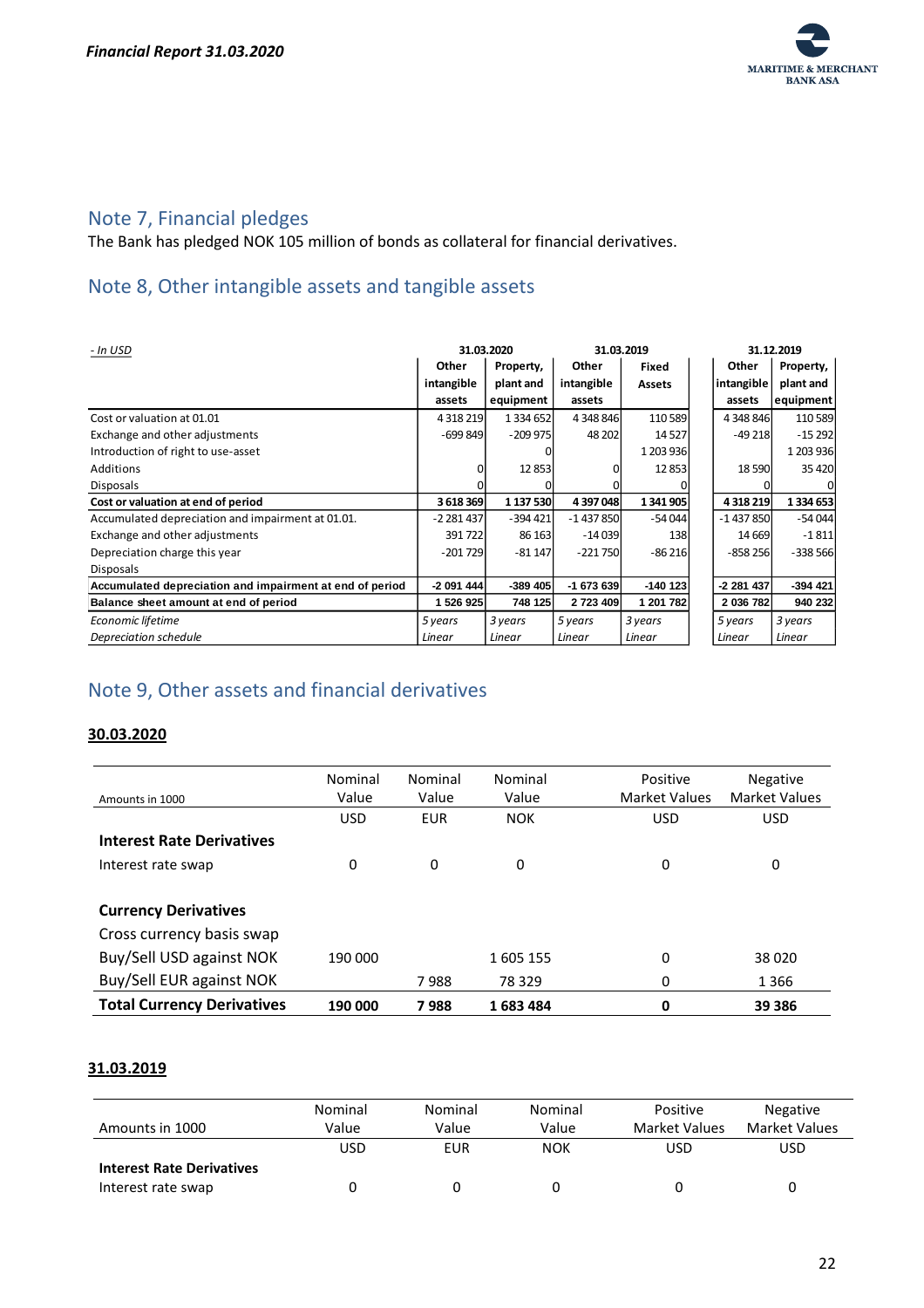

#### **Currency Derivatives**

| Cross currency basis swap         |         |         |           |     |       |
|-----------------------------------|---------|---------|-----------|-----|-------|
| Buy/Sell USD against NOK          | 170 000 |         | 1 404 010 | 46  | 7 536 |
| Buy/Sell EUR against NOK          |         | 9 3 7 5 | 91893     | 217 |       |
| <b>Total Currency Derivatives</b> | 170 000 | 9 3 7 5 | 1 495 903 | 262 | 7536  |

# <span id="page-23-0"></span>Note 10, Other Liabilities and accrued cost

| - In USD                       | 31.03.2020    | 31.03.2019 |
|--------------------------------|---------------|------------|
| Account payables               | 121 544       | 102 308    |
| Tax withholdings               | 103 031       | 150 113    |
| VAT payable                    | 25 5 25       | 76 503     |
| Tax payable                    | 346 685       |            |
| Deferred tax                   | 1987330       |            |
| Lease liability                | 705 912       | 1 144 128  |
| Other liabilities              | 237 367       | 268 973    |
| <b>Total other liabilities</b> | 3 5 2 7 3 9 5 | 1742024    |
| Holiday pay and other accrued  |               |            |
| salaries                       | 560084        | 522 663    |
| Other accrued costs            | 89037         | 192 661    |
| Total accrued costs            | 649 121       | 715 324    |

# <span id="page-23-1"></span>Note 11, Share capital and shareholder information

The Company has 8 170 048 shares at NOK 10. The total share capital is NOK 81 700 480. The Company has one share class only. The Company have 58 shareholders. The ten largest shareholders of the Company are:

| <b>No</b>      | <b>Shareholder</b>               |       | Numb. of shares | %     |
|----------------|----------------------------------|-------|-----------------|-------|
| $\mathbf{1}$   | <b>Henning Oldendorff</b>        |       | 2041979         | 25.0% |
| $\overline{2}$ | Endre Røsjø*                     |       | 2041979         | 25.0% |
| 3              | Deutsche Bank Aktiengesellschaft |       | 666 700         | 8.2%  |
| 4              | Songa Investments AS             |       | 559881          | 6.9%  |
| 5              | Apollo Asset Limited             |       | 530938          | 6.5%  |
| 6              | <b>Canomaro Shipping AS</b>      |       | 438 899         | 5.4%  |
| $\overline{7}$ | Klaveness Marine Finance AS      |       | 176923          | 2.2%  |
| 8              | Nergaard Investment Partners AS  |       | 171 265         | 2.1%  |
| 9              | T.D. Veen AS                     |       | 143821          | 1.8%  |
| 10             | Herfo Finans AS                  |       | 132 467         | 1.6%  |
|                | <b>Others</b>                    |       | 1 2 6 5 1 9 6   | 15.5% |
|                |                                  | Total | 8 170 048       | 100%  |

*(\*) 102 723 shares (1.3%) owned through Centennial AS*

# <span id="page-23-2"></span>Note 12, Events After Balance Sheet Date

After 31.3.2020 the Bank has experienced a situation with one small loan engagement which entails that the client entirely or partly is not able to serve the loan, and this could lead to a credit loss for the Bank. In cooperation with the client the Bank is working to find a solution for this engagement.